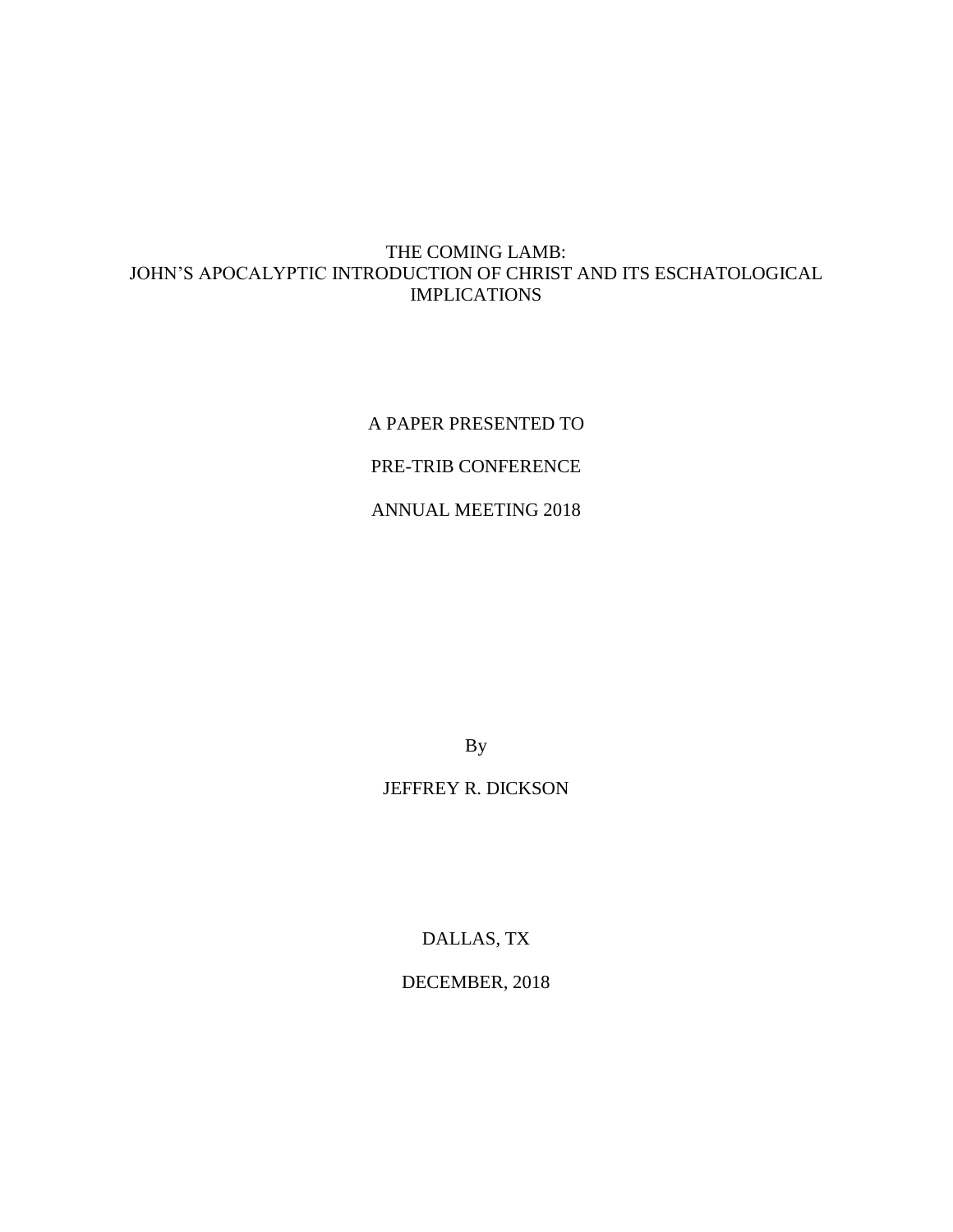#### INTRODUCTION

The word άρνίον occurs 30 times in the NT—once in John  $21:15<sup>1</sup>$  and 29 times throughout the book of Revelation.<sup>2</sup> In fact, the Lamb (άρνίον) is by far the most prolific title given to Christ in John's latest work, appearing more than twice as often as any other christological label. Also, although John uses ἀρνίον liberally in Revelation, he is the only biblical writer that uses this particular term for Jesus.<sup>3</sup> While it would seem this peculiar and yet heavily endorsed title for Revelation's principle character is deserving of special attention, only recently has any rigorous study been leveraged to understand what John is accomplishing with this term. Even then, conclusions reached are unnaturally univocal and do not reflect the sophistication of the Apocalypse of John in general and the apostle's use of this term in particular. Therefore, after perusing several incomplete interpretive options for ἀρνίον, this argument hopes to reach a responsibly robust interpretation of John's humble and glorious Lamb as witnessed in his apocalyptic introduction by means of a contextual-grammatical-canonicalhistorical hermeneutic that is focused on the authorial intent and what is reflected in the text of Revelation.

<sup>1</sup> **"**So when they had finished breakfast, Jesus said to Simon Peter, 'Simon, *son* of John, do you love Me more than these?' He said to Him, 'Yes, Lord; You know that I love You.' He said to him, "Tend My lambs.'" Here, it is obvious that "lambs" (ἀρνία) is being used not of Jesus but of his disciples/followers. This means that John is the only NT writer and Revelation is the only NT book that uses the singular form ἀρνίον for "lamb" for anyone/anything, let alone Christ.

<sup>&</sup>lt;sup>2</sup> Peter Whale, "The Lamb of John: Some Myths about the Vocabulary of the Johannine Literature." *Journal of Biblical Literature* 106 No. 2 (1987): 289–295. Whale is quick to correct the assumption that John reserves ἀρνίον exclusively for Revelation and points out that John does, in fact use it once in his gospel. However, this is a moot point for John uses the term exclusively in Revelation while endorses multiple words for the same in his gospel. This suggests that John is trying to say something deliberate and distinct about Christ.

<sup>3</sup> For more discussion on John's unique use of ἀρνίον in Revelation see Loren Johns, *The Lamb Christology of the Apocalypse of John: An Investigation into its Origin and Rhetorical Force* (Eugene, OR: Wipf and Stock, 2014), 22–25.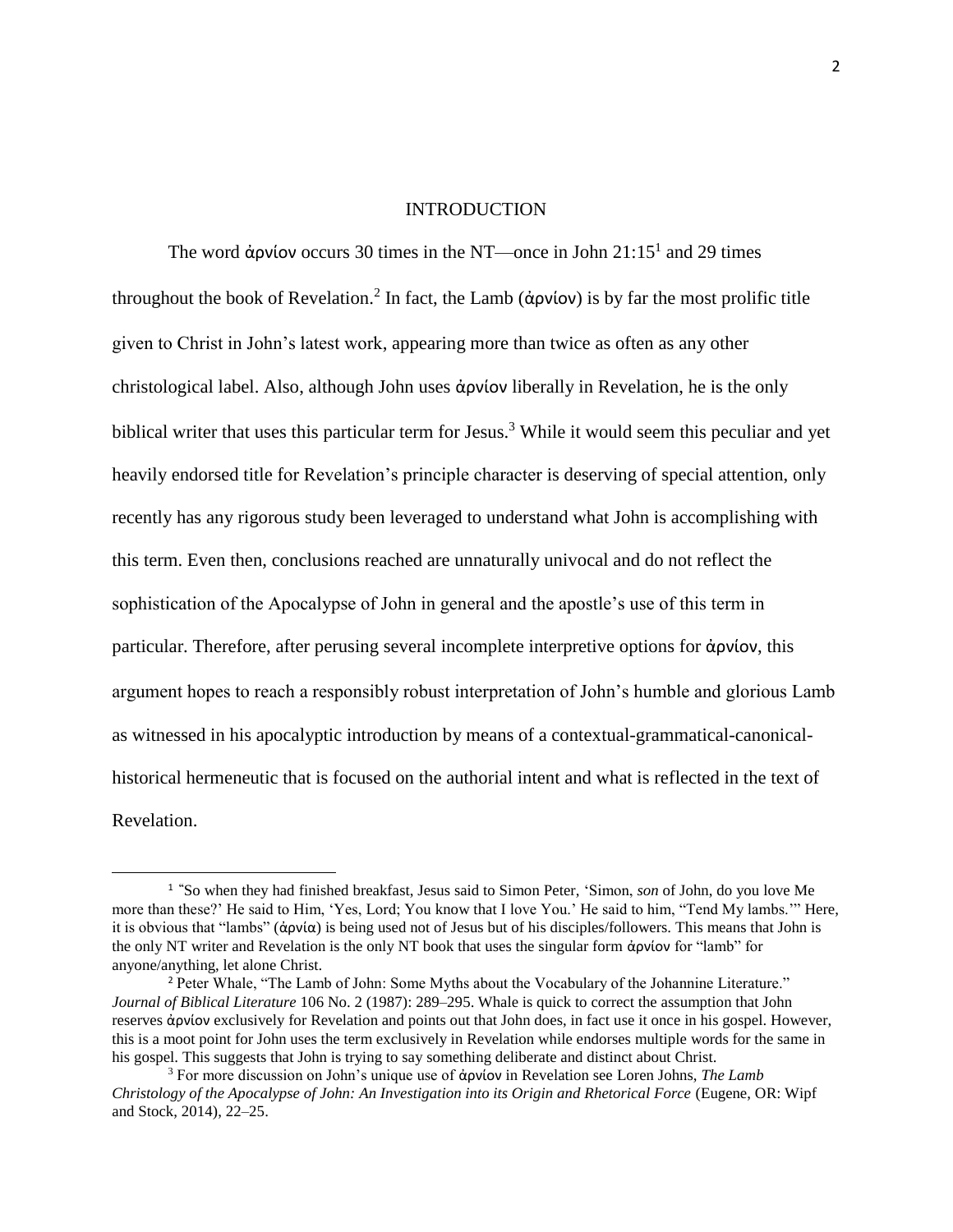## INTERPRETIVE OPTIONS AND CONSIDERATIONS

First, ἀρνίον is a peculiar choice for Lamb, especially as a reference for Christ, given what is used elsewhere of Jesus in the New Testament. For instance, John could have adopted what Paul employs in 1 Corinthians 5:7 when he calls Jesus the πάσχα (Paschal/Passover Lamb).<sup>4</sup> Such a choice would have immediately transfixed the literal image of a lamb to a familiar salvific, historically rooted, and figurative antitype. An even more obvious choice would have been ἀμνὸς which is what John the Baptist endorses when he introduces Jesus as "the Lamb of God who takes away the sin of the world" (quoting the LXX).<sup>5</sup> Αμνὸς is also used for Jesus in Acts 8:32 when Philip quotes Isaiah 53:7-8 (again from the LXX) saying, "a sheep [πρόβατον] is brought to the slaughterhouse, and as a lamb [ἀμνὸς before its shearer is silent, thus he did not open his mouth." First Peter 1:18-19 makes use of the same word when it says, "by means of the valuable blood of Christ, like that of a lamb (ἀμνὸς) without defect or blemish." A third choice for lamb was also available to John in the word άρήν, a term used in Luke  $10:3.^6$  Any of these choices (πάσχα, άμνὸς, or even ἀρήν) would have been more literarily consistent with the existing biblical literature that was already being circulated by the end of the first century. One might also argue that these choices would have been better suited to connect the person of Jesus in the *eschaton* to a specific and previously developed christological motif. 7

<sup>4</sup> "Clean out the old leaven so that you may be a new lump, just as you are *in fact* unleavened. For Christ our Passover [πάσχα] also has been sacrificed."

<sup>&</sup>lt;sup>5</sup> John 1:29. John, the apostle, even repeats this title himself in John 1:36.

<sup>6</sup> See Lk. 10:3, "Go; behold, I send you out as lambs [ἀρνά, plural of ἀρήν] in the midst of wolves." Although technically, ἀρήν is the noun of which ἀρνίον is the diminutive, these forms had lost their diminutive force by the time the NT was written. Johns, *Lamb Christology,* 26.

<sup>&</sup>lt;sup>7</sup> For instance, πάσχα would have immediately connected Jesus to his christological function of appeasing God's wrath, ἀμνὸς would have highlighted his christological ministry of atoning sacrifice, and ἀρήν would have identified him with his people and as one who suffers alongside his fellow lambs.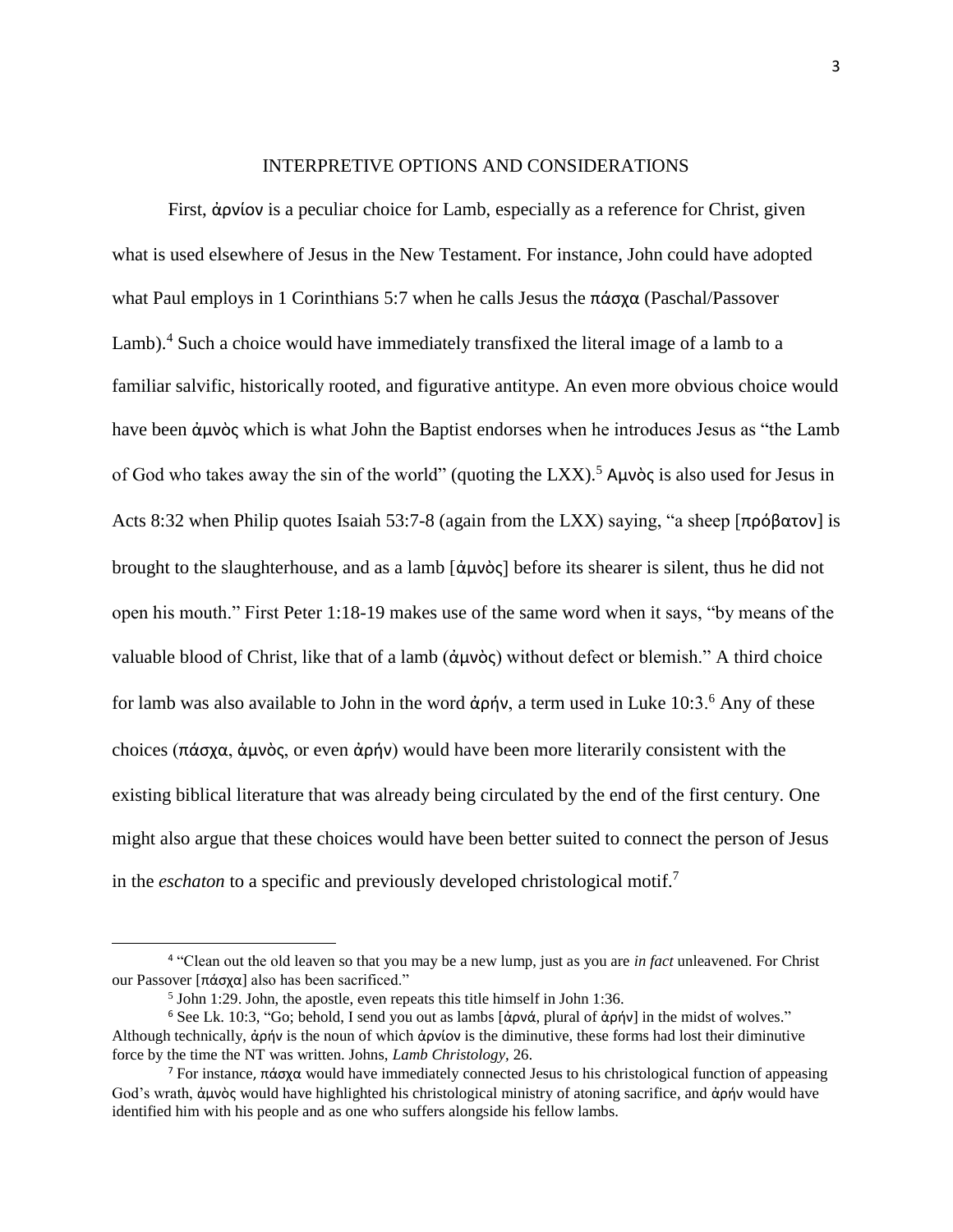So from where does John derive ἀρνίον and what must he mean? Examination of biblical and extra-biblical literature has unfortunately yielded a multiplicity of potential meanings assigned to this word. Though Louw and Nida claim that ἀρνίον can refer to either a sheep of any age, a lamb, or a ram, <sup>8</sup> Loren Johns points out that "all occurrences of the word ἀρνίον in biblical and classical Greek refer to a young sheep or lamb."<sup>9</sup> Robert M. Mounce believes that John's use of Lamb in Revelation is derived from the literature of Jewish apocalyptic, holding that John is merging the two ideas of the Lamb as victim and the Lamb as leader.<sup>10</sup> Evidence for this interpretation of John's Lamb can be found in 1 Enoch 90 in which the Maccabees are described as "horned lambs" (similar to what is envisioned in Revelation 5). Also, in the Testament of Joseph, a lamb destroys the enemies of Israel.<sup>11</sup> David Macleod believes that, in part, John uses the "unusual Lamb" in Revelation to suggest that like these other apocalyptic works, Jesus is the "warrior Lamb."<sup>12</sup> Beale reaches a similar conclusion when, based on the same grouping of texts, he states, "The slain lamb thus represents the image of a conqueror who was mortally wounded while defeating an enemy…the messianic Lamb, becomes interpreted as a sacrifice that not only redeems but also conquers."<sup>13</sup> However, though John may have had this in mind, he would have served this interpretation better if he had used ἀμνὸς instead of ἀρνίον as these other apocalyptic sources have.

<sup>8</sup> Louw and Nida, *Greek-English Lexicon,* s. v. ἀρνίον.

<sup>9</sup> Johns, *Lamb Christology,* 22.

<sup>10</sup> Mounce, "The Christology of the Apocalypse." *Foundations* 11 No. 1 (Spring 1968): 42–45. R. H. Charles, *A Critical and Exegetical Commentary on the Revelation of St. John.* Vol. 1 (Edinburgh: T&T Clark, 1920), exii–vi.

<sup>&</sup>lt;sup>11</sup> Testament of Joseph 19:3, "And I saw that from Judah a virgin was born, wearing a linen garment; and from her a lamb without spot came forth, and on its left side it was as a lion; and all the beasts rushed against it, and the lamb overcame them and destroyed them to be trodden."

<sup>12</sup> Donald Macleod, "The Christology of Chalcedon," in *The Only Hope Jesus: Yesterday, Today, Forever,*  edited by Mark Elliot and John McPake (Fearn: Christian Focus, 2001), 337.

<sup>13</sup> G. K. Beale, *The Book of Revelation,* NIGTC (Grand Rapids, MI: Eerdmans, 1999), 351.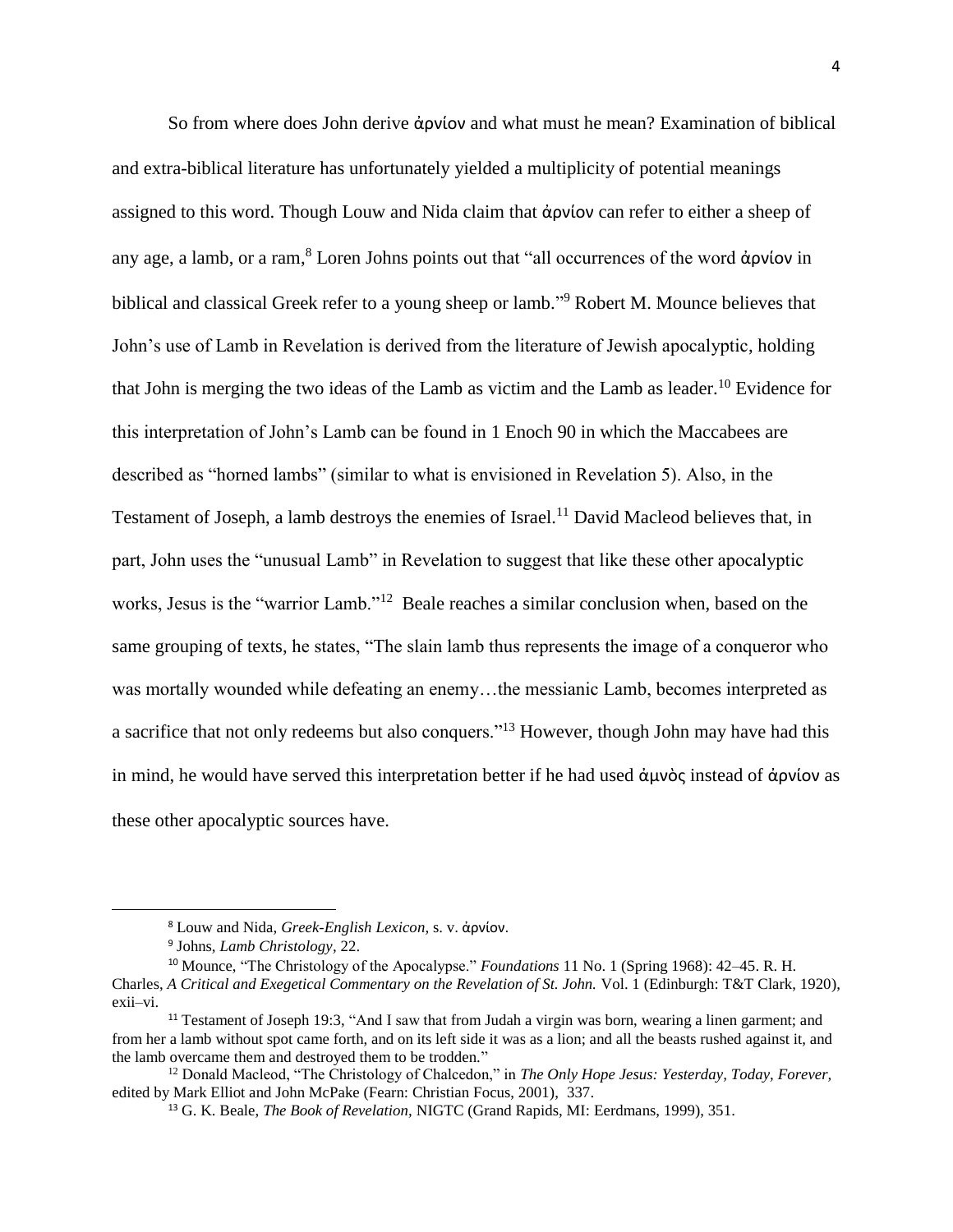Perhaps what is meant by ἀρνίον in Revelation might be ascertained by looking at the potential predicates and/or Old Testament types John may have had in mind. After all, allusions to the Hebrew Scriptures abound in John's work and the Septuagint even uses ἀρνίον on occasion.<sup>14</sup> With this in mind, the apocalyptic Lamb could be a reference to the sacrificial system (after all, the Lamb is depicted as slain, his death has some expiatory force, and the phrases "in the blood" and "redeem" elicit this association). However, the apocalyptic vocabulary is not sacrificial and the OT primarily uses ἀμνὸς for these atoning lambs. Second, Revelation's Lamb could be understood as the Paschal Lamb of the Exodus (inasmuch as Passover Christology existed in the early first century, there is widespread critical support for this interpretation, and literary similarities between Revelation and the Exodus abound). However, πάσχα, not ἀρνίον, would have made for a more distinct connection between Revelation and Exodus and the Passover victim was not always a lamb. Third, the Lamb of the Apocalypse may serve as the antitype for Isaiah 53:7 (as both contexts include the image of the slaughter). However, ἀμνὸς, not ἀρνίον, is used in Isaiah and the suffering servant motif at work in Isaiah is absent in Revelation. Fourth, Daniel's vision of a ram and a goat in Daniel 8 might provide a potential background for the apostle's Christology (as this passage is one of the only OT passages in which humans are symbolized as animals, both have apocalyptic undertones, and both contexts cry out for justice). However, Daniel reveals that the two horns of the ram and the male goat is not Christ.<sup>15</sup> Fifth, the Lamb could be understood in comparison with the *Aqedah* of Genesis 22 (the tradition of the story believed that the ram had been prepared before the foundations of the world and, according to Johns, both contexts involve vulnerability). However, no explicit appeal

<sup>&</sup>lt;sup>14</sup> It is used on rare occasions to speak of lambs in the LXX (Jer 11:19; 50:45; Ps 114:4, 6; Isa 40:11).

<sup>15</sup> Dan. 8:21 states "The shaggy goat *represents* the kingdom of Greece, and the large horn that is between his eyes is the first king."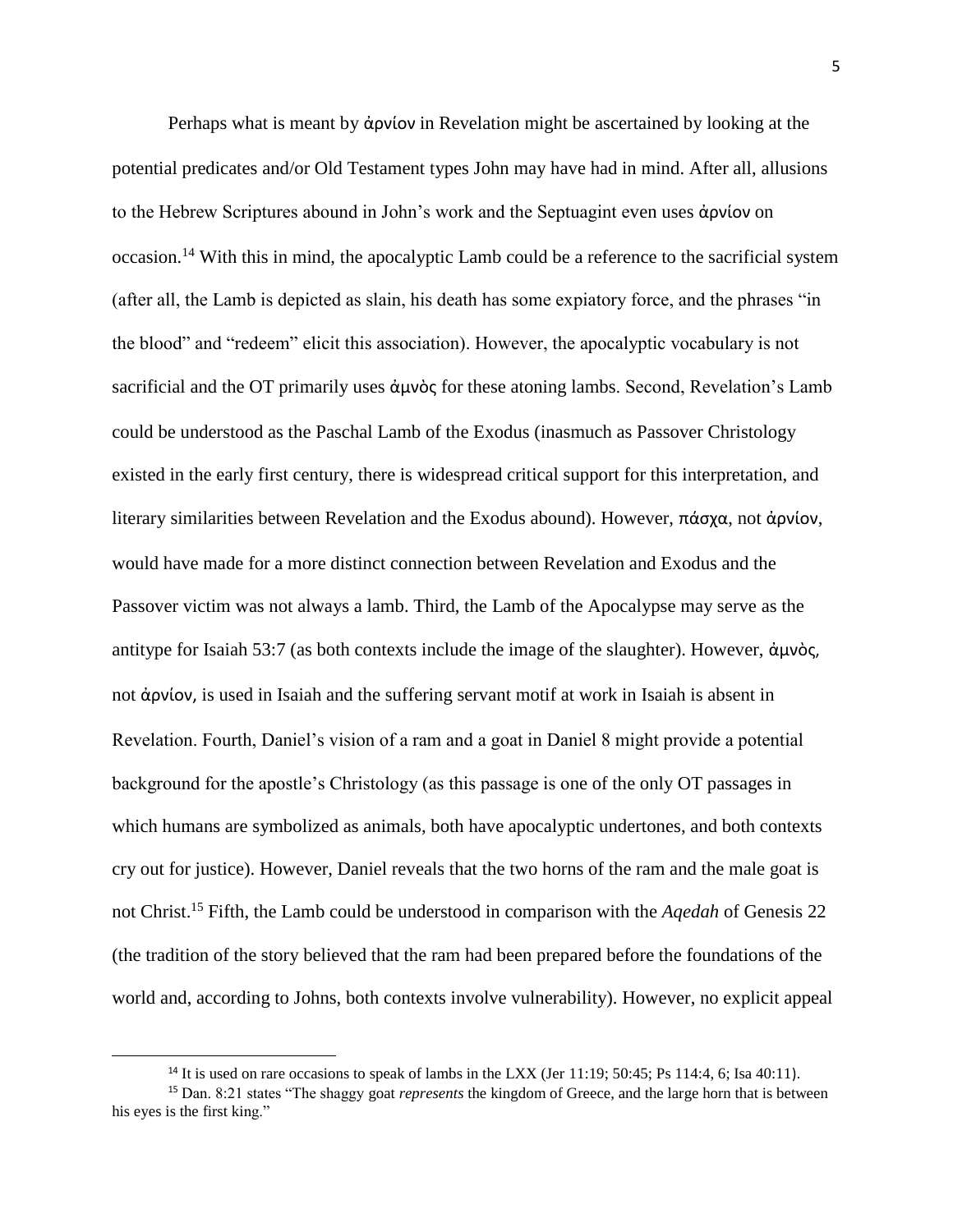is made to the Abraham episode in the Apocalypse and the traditions surrounding the Abrahamic story could have been later than the writing of Revelation. Finally, the vulnerable Lamb might be ascertained by a cursory look at ἀρνίον's usage in the LXX, however, delimiting the victorious Christ to such proves precarious and unnaturally univocal.<sup>16</sup> Ultimately, each of these choices for their own set of reasons is found wanting. Therefore, an alternative must be pursued that can provide a more robust and altogether more fitting interpretation of Revelation's protagonist—an alternative that allows the text of the Apocalypse to supervene of the meaning of important terms.

## THE HUMBLE AND GLORIOUS LAMB OF REVELATION

What follows is a contextual-grammatical-canonical-historical approach to interpreting the Lamb of Revelation, particularly as he emerges in Revelation 5:6-10. Few passages are more contextually significant, literarily meaningful, and vividly presented in the book of Revelation than this group of verses.<sup>17</sup> Even Caird has refers to these verses as some of the most important

<sup>&</sup>lt;sup>16</sup> Upon closer inspection, the verses upon which Loren Johns' leans so heavily (Jer 11:19; 50:45; Ps 114:4, 6; Isa 40:11) to reach such a conclusion do not necessarily nor explicitly convey a vulnerable subject nor do they even apply to God's people. In spite of this, Johns assumes that vulnerability is nearly always associated with ἀρνίον and even endorses this meaning in the very few places it is found in extra-biblical literature. In so doing, Johns proves guilty of what D. A. Carson calls a "false assumption of technical meaning"—"In this fallacy, an interpreter falsely assumes that a word always or nearly always has a certain technical meaning—a meaning usually derived from either a subset of the evidence or from the interpreter's personal systematic theology." <sup>16</sup> Not only is Johns guilty of this fallacy, but one might also argue that Johns is guilty of "semantic obsolescence." This infraction is defined as follows: "Here the interpreter assigns to a word in his text a meaning that the word in question used to have in earlier times, but that is no longer found within the live, semantic range of the word. That meaning, in other words, is semantically obsolete." <sup>16</sup> Johns commits this when he assumes that the vulnerability associated with ἀρνίον remains consistent in the ever-fluid and evolving literary world (especially as one considers the time difference between the completion of the LXX and the writing of Revelation). Could not the connotation of ἀρνίον have changed between the writing of the LXX and the writing of the Apocalypse of John? A third hermeneutical strike against Johns' program is his endorsement of "an appeal to unknown or unlikely meanings."<sup>16</sup> Johns commits this when he assumes that in Revelation—in which Jesus is clearly depicted as a conquering, victorious, powerful warrior king—ἀρνίον must continue to convey something about vulnerability. However, vulnerability as a theme in Revelation does not seem tenable, especially as it pertains to how Christ is delineated. This list of potentialities articulated in this paragraph is elucidated by Johns in *Lamb Christology,* 128ff.

<sup>17</sup> Donald Guthrie, "The Lamb in the Structure of the Book of Revelation." *Vox Evangelica* 12 (1981): 64– 71. 64. "Indeed it is part of the intention of the whole scene in chapters 4 and 5 to set the stage for the dramatic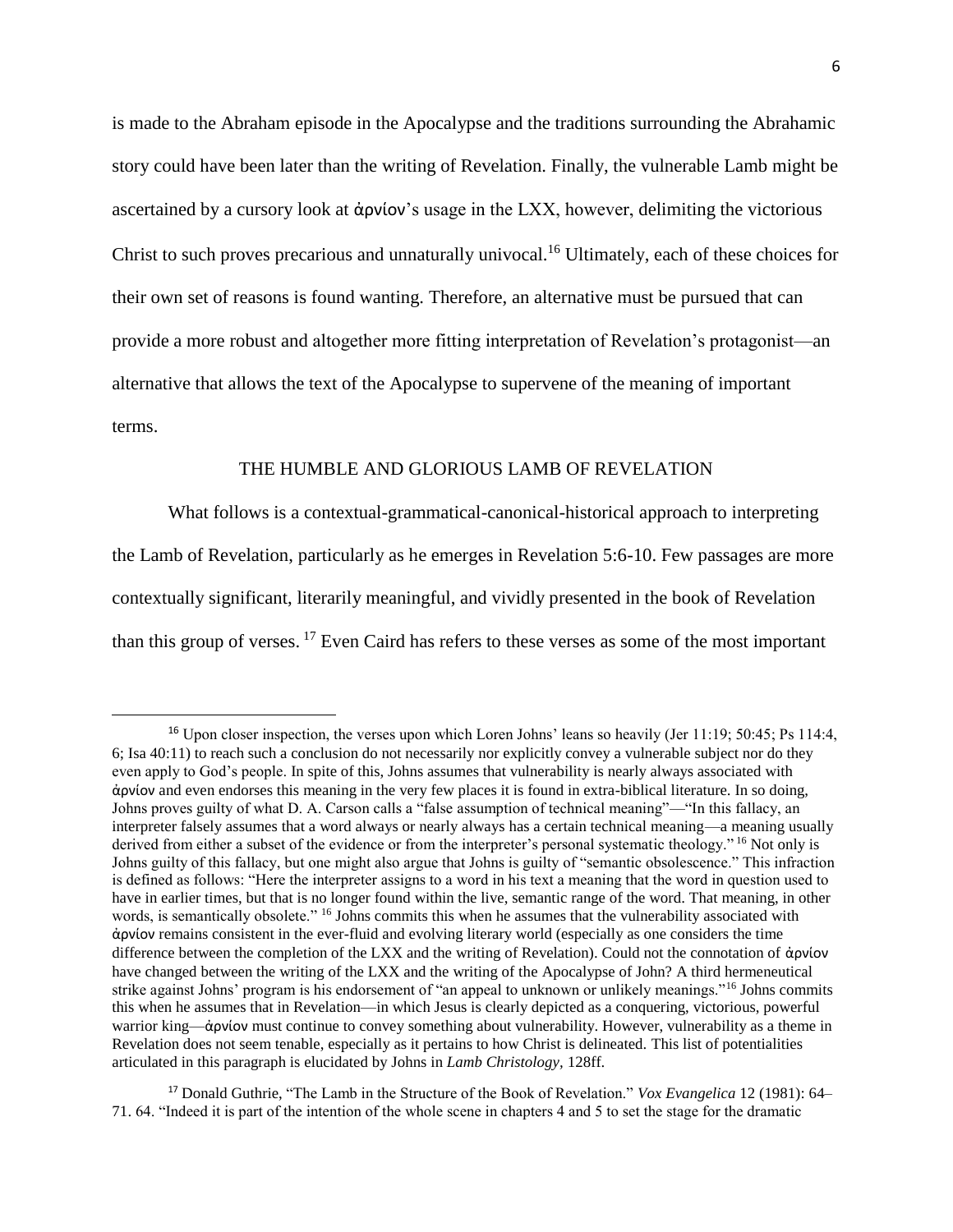in the Book of Revelation<sup>18</sup> because it is in this passage that the main protagonist is introduced (that is, in the prophetic section of Revelation) and sets in motion the judgment that envelopes the better part of the book. It is also in this passage that ἀρνίον is used for the first time and the only time this term is employed without the definite article. Though every other use of ἀρνίον is arthrous (containing the definite article), in Revelation 5:6 the term is anarthrous (absent a definite article), thereby indicating that at least potentially, every subsequent use refers back in some way to the first occurrence connotatively and/or hermeneutically.<sup>19</sup>

## **Contextual Analysis**

In the verses leading up to 5:6–10, there is a great deal of potential literary energy that when released successfully instigates the judgments that are unleashed upon the earth through the seals, trumpets, and bowls. "After these things" (Μετὰ ταῦτα) in verse 1 of chapter 4 successfully divides chapters 1–3 and the next major unit (chapters 4–22). Not only does the temporal change marked in 4:1 suggest a degree of literary separation, but phrases like "in the Spirit" and a pervasive use of "like" followed by vivid descriptions of places (4:2), people (4:4), phenomena (4:5), and creatures (4:8) successfully imbue the text with a worshipful and otherworldly connotation that is absent from the previous chapters. This worship reaches a climax in

introduction of the Lamb to the readers." Here, Guthrie also points out that Revelation 4-5 is the first worship passage of the Apocalypse.

<sup>&</sup>lt;sup>18</sup> G. B. Caird, *The Revelation of St. John the Divine* (New York: Harper & Row, 1966), 73. On these verses William Hendrickson writes "They relate Jewish Messianic hopes to the distinctively Christian good news of the advent of the Messiah in the person of Jesus of Nazareth, but a Messiah of a character so wholly unexpected by the Jews that they rejected him." *More than Conquerers* (Grand Rapids, MI: Baker, 1967), 109.

<sup>&</sup>lt;sup>19</sup> Possible functions of the definite articles attached to the "lamb" as it is found elsewhere in the Book of Revelation include the following: anaphoric (denoting previous reference—a reference that is typically anarthrous because in its original or first occurrence it is being introduced), *par excellence* (pointing out that the Apocalyptic Lamb is in a class by itself as introduced in Revelation 5:6-10), monadic (indicating that, as in Revelation 5, the Lamb is one-of-a-kind). Though a case might be made for each of these in the various contexts in which ἀρνίον is found, these possibilities in general and the anaphoric function in particular indicate that the first anarthrous use of Lamb is of special interpretative significance, especially as it pertains to the arthrous examples that follow. For discussion on these possible functions see Daniel Wallace, *Greek Grammar: Beyond the Basics* (Grand Rapids: Zondervan, 1996)*,* 217ff.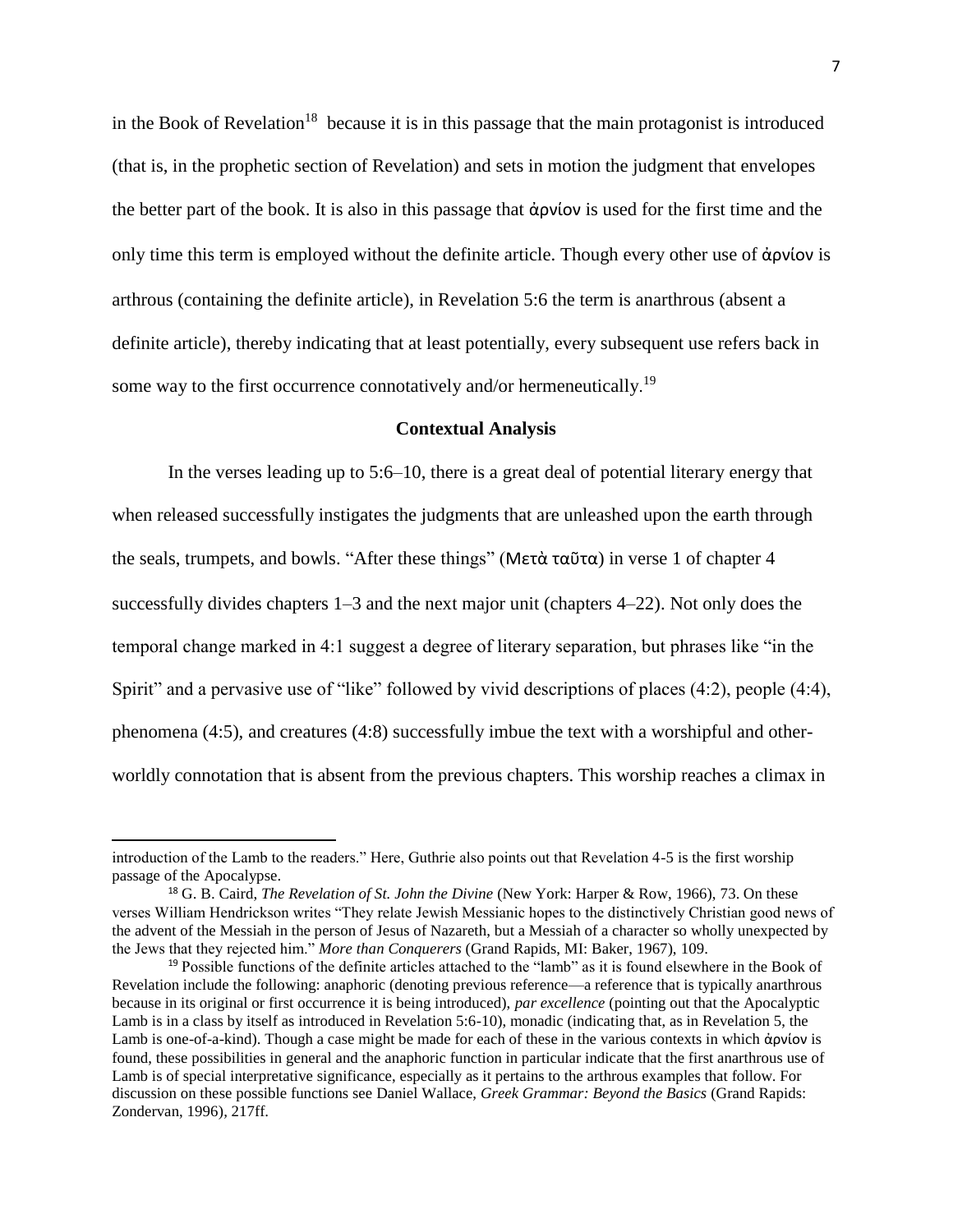verse 8 of chapter 4 when a doxology rings out over the halls of a heavenly scene—"Holy, Holy, Holy, is the Lord God, the Almighty, who was and who is and who is to come." This worshipful verse is then, in many ways, mirrored by three stanzas of praise that are offered in the remainder of chapter 4 and into chapter  $5.^{20}$  However, the worship that is expressed by the heavenly inhabitants of these two chapters is temporarily interrupted by a scene that breaks out in the beginning of chapter 5.

The interruption is introduced by a phrase indicating a new observation—"I saw in the right hand . . ."  $(5:1)$ .<sup>21</sup> Here, John witnesses a seven-sealed book and hears "a strong angel proclaiming with a loud voice . . . 'Who is worthy to open the book and to break its seals?'" (5:2). Though the reader might assume that the one who was holding the book (the one who "sat on the throne") could break this volume open, John learns that no one yet present in the scene can, by all appearances, expose the contents of this mysterious scroll. Fearing that no one can open the book, break its seals, and thereby implement the things that are revealed therein, John weeps.<sup>22</sup> John's weeping ceases when he is told that "the Lion that is from the tribe of Judah, the Root of David, has overcome so as to open the book and its seven seals" (5:5). In other words, a hero exists that has provided salvation and as a direct result is qualified to provide salvation for John's present distress (opening the seven-sealed scroll and paving the way for the

 $20$  4:11, "Worthy are You, our Lord and our God, to receive glory and honor and power; for You created all things, and because of Your will they existed, and were created." 5:9–10, "Worthy are You to take the book and to break its seals; for You were slain, and purchased for God with Your blood men from every tribe and tongue and people and nation. You have made them to be a kingdom and priests to our God; and they will reign upon the earth. 5:12, "Worthy is the Lamb that was slain to receive power and riches and wisdom and might and honor and glory." <sup>21</sup> See the major division suggested in 4:1 by "After these things I looked, and behold  $\dots$ "

 $22$  John had been promised in 4:1 that he would be shown "what must take place after these things." Therefore, this closed book, for John, represents a barrier keeping him from seeing/experiencing what God is going to do. John is therefore weeping over the apparent indefinite postponement of God's final and decisive action. See Robert L. Thomas, *Revelation,* An Exegetical Commentary, 2 Vols. (Chicago: Moody, 1992), I.386.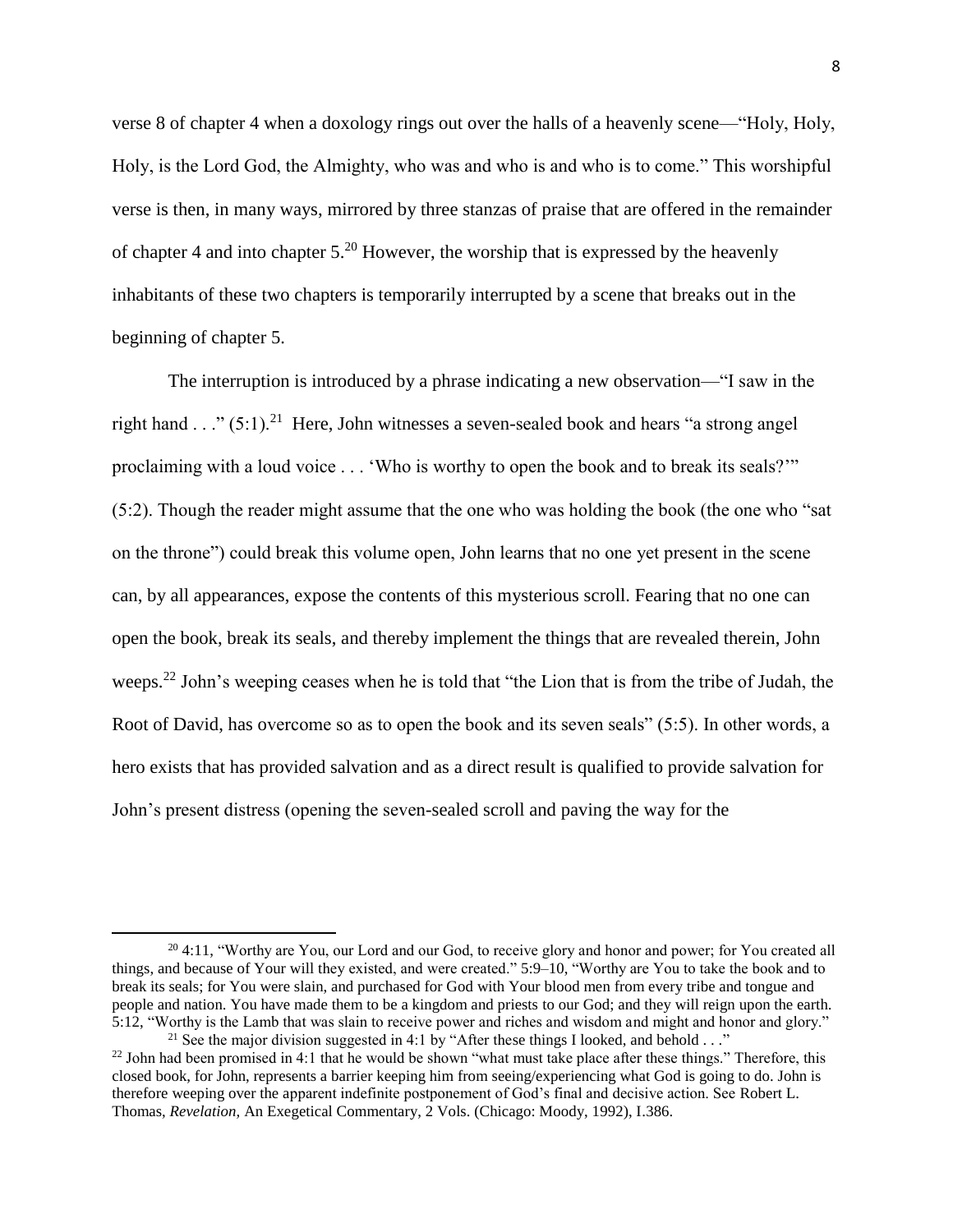eschatological judgment and salvation to be disclosed in the remainder of the Apocalypse).<sup>23</sup> The description attributed to this hero is two-fold. First he is described as the "Lion of the tribe of Judah," indicating a "kingly might and boldness" that is similar to what is portrayed in Genesis 49:9 and Proverbs  $28:1.^{24}$  Second, he is depicted as the "root of David," a title that John will eventually use again in 22:16. In Isaiah 11:1, 10, this label identifies the Lion as the head of the Davidic kingdom that was prophesied in the OT. Taken together, these messianic labels indicate that it is by virtue of this hero's unique membership in David's family that he is called the greatest of the tribe of Judah and a branch from the root of this regal line.<sup>25</sup>

However, the figure that appears after this introduction does not match the title and description he is given in verse 5. When John turns to look at the regal hero, not a lion, but a "Lamb" (ἀρνίον) emerges onto the scene, "standing as it slain, having seven horns and seven eyes, which are the seven Spirits of God, sent out into all the earth" (5:6). This Lamb takes the scroll from the hand of the one who sits on the throne, thereby eliciting the worship and praise of those present in verses 9–10. While praise was limited to the one who occupied the throne in chapter 4, worship is extended to this Lamb in verses 9–10 and then again in verse 12 in response to his ability to take the scroll and set into motion what John and the world have been waiting for—the *eschaton* complete with its judgment and final victory.

#### **Grammatical Analysis of Revelation 5:6–10**

Before a complete interpretation of this passage can be achieved, special attention needs to be given to what the diagrammatical analysis demonstrates. First, much of what this passage

<sup>&</sup>lt;sup>23</sup> MacLeod, "Lion who is a Lamb," 328–29. "The breaking of the seals is preparatory to God's people entering the promised inheritance . . ."

<sup>24</sup> Thomas, *Revelation,* 387. Gen. 49:9, "Judah is a lion's whelp; from the prey, my son, you have gone up. He couches, he lies down as a lion, and as a lion, who dares rouse him up?" Prov. 28:1, "The wicked flee when no one is pursuing, but the righteous are bold as a lion."

<sup>25</sup> A. T. Robertson, *Word Pictures in the New Testament,* 6 vols (Nashville: B&H, 1933), 6:333–34.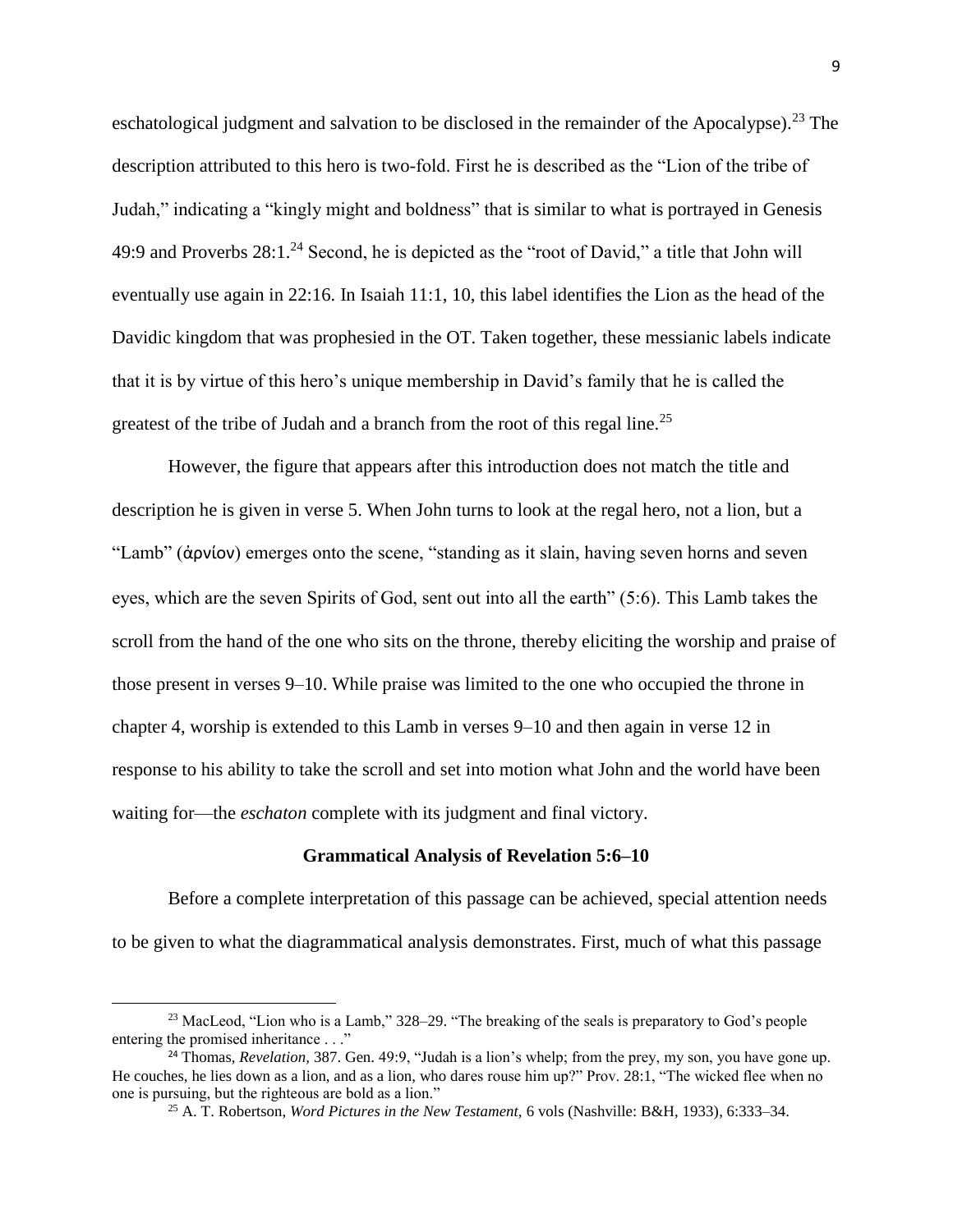has to say is contingent on the understanding ἀρνίον. <sup>26</sup> Again, verse 6 of chapter 5 contains the first time that John employs this term. Additionally, and as mentioned earlier, ἀρνίον is by far the most frequent designation for Christ in Revelation (appearing more than twice as frequently as any other label for the Jesus in the Apocalypse). For John this is especially telling, for, as witnessed in his gospel, John often uses different synonyms for the same concept.<sup>27</sup> Therefore, the special use of ἀρνίον for Christ in Revelation might indicate that John is deliberately conveying something of theological significance. However, understanding what this significance is requires that the reader pay close attention to how John juxtaposes the "Lamb" of verse 6 with the "Lion" in verse 5.

### **Toward and Interpretation of the Lamb**

John appears to be intentionally highlighting the antithetical nature of these two images— Lion and Lamb—and their connection to one figure who embodies the connotations of both. As has already been determined, "Lion" is a direct reference to the powerful and royal line of Judah and David. Its use appears to present Christ as the prophesied Davidic King.<sup>28</sup> This particular title refers back centuries to the days of Jacob who, while on his deathbed, blessed his sons and prophesied over them saying "Judah is a lion's whelp from the prey, my son, you have gone up.

<sup>&</sup>lt;sup>26</sup> Grammatical analysis reveals that in 5:6 the interpretation of the direct object of the main independent clause (ἀρνίον) is dependent on the two complex dependent participial phrases that are used by John to describe him ("standing as if slain, having seven horns and seven eyes . . ."). Also, as mentioned earlier, it is worth reiterating that ἀρνίον in verse 6 is anarthrous, indicating that it is without previous reference in the Apocalypse and thereby requiring special interpretative care. The relative temporal phrase in verse 8—"when he had taken the book," – betrays why the Lamb was worshipped. This "worthiness" is further evidenced in verses 9-10 by means of the explanatory ὅτι clauses that are attached to the phrase "worthy are you." The horned and slain Lamb is described as worthy not only because of what he is presently doing (taking the book), but because of what he has already accomplished—". . . purchased for God with Your blood men from every tribe and tongue and people and nation. You have made them to be a kingdom and priests to our God . . ." (5:9-10).

<sup>&</sup>lt;sup>27</sup> See John's use of άγαπάω and φιλέω in John 21 as an example.

<sup>28</sup> Kostenberger, Andreas, L. Scott Kellum, and Charles L. Quarels, *The Lion and the Lamb: New Testament Essentials from the Cradle, the Cross, and the Crown* (Nashville: B&H, 2012), 387.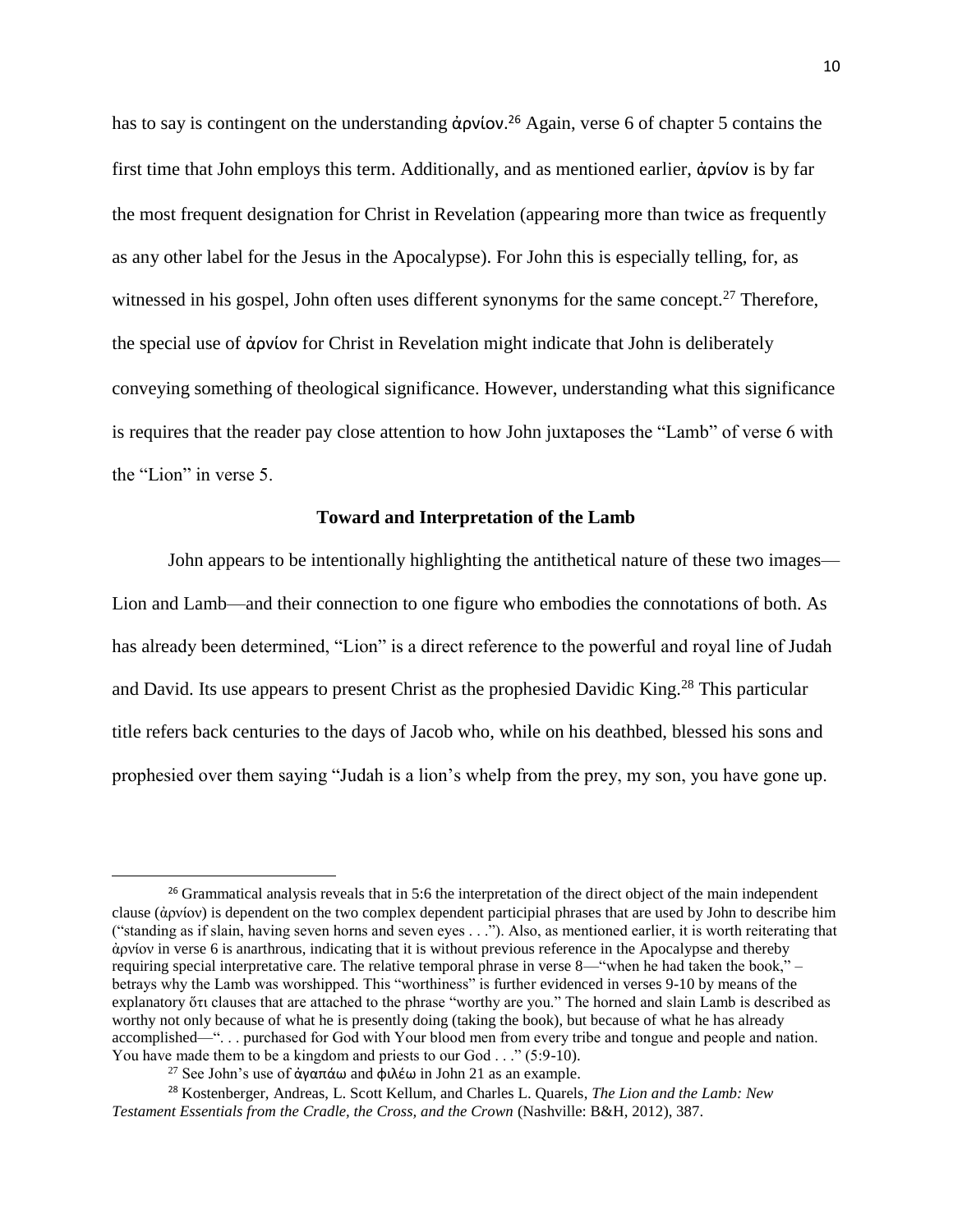He crouches, he lies down as a lion, and as a lion, who dares rouse him up? $129$ <sup>29</sup> As Judah is perpetually connected to Christ (as Jesus emerges from his family line), this eschatological connection helps demonstrate Christ's place as the long –awaited champion of the Jews. Employing this figure of the lion, 2 Esdras 12:31 says, "this is the Messiah"<sup>30</sup> and appreciates him for his glory, strength, and worthiness to judge the wicked. The description of this Lion does not cease with this reference to Judah. Instead, John also calls the Lion the "Root of David."<sup>31</sup> Alluding to Isaiah 11:10, this title describes the Lion as that descendent of David who will restore the long-awaited Davidic kingdom.<sup>32</sup> These references imbue the figure in question with connotations of victory, power, and prestige.

However, when John turns to view this "Lion," he beholds something unexpected—a "Lamb." "Lamb" hardly denotes the same prestigious connotations as "Lion of the tribe of Judah" (and "Root of David"). The former is one of the humblest creatures while the latter regal, powerful, and glorious. The theme of humility in connection with ἀρνίον (distinct from other words for lamb in the remainder of Scripture) is consistent with how this word is used in the LXX. Jeremiah 11:19 employs άρνίον alongside the qualifier "gentle" and "led to the slaughter" demonstrating the humble ways in which a lamb was both viewed and used in connection with sacrifice for sin. Not only that, but Isaiah 40:11 states "like a shepherd He will tend His flock, in His arm He will gather the lambs and carry them in His bosom; He will gently lead the nursing

<sup>29</sup> Gen 49:9. See also Macleod, "Lion who is a Lamb," 332.

<sup>&</sup>lt;sup>30</sup> The full quote of 2 Esdras 12:31–33 reads "And as for the lion whom you saw rousing up out of the forest and roaring and speaking to the eagle and reproving him for his unrighteousness, and as for all his words that you have heard, this is the Messiah whom the Most High has kept until the end of days, who will arise from the offspring of David, and will come and speak with them. He will denounce them for their ungodliness and for their wickedness, and will display before them their contemptuous dealings. For first he will bring them alive before his judgment seat, and when he has reproved them, then he will destroy them."

<sup>&</sup>lt;sup>31</sup> Rev 5:5.

<sup>32</sup>Caid, *Revelation of St. John,* 74, Mounce, *Book of Revelation,* 131; David Aune, *Revelation 1-5,* Word Biblical Commentary (Dallas: Word, 1997)*,* 350–51. Grant Osborne, *Revelation,* Baker Exegetical Commentary on the New Testament (Grand Rapids: Baker, 2008)*,* 254.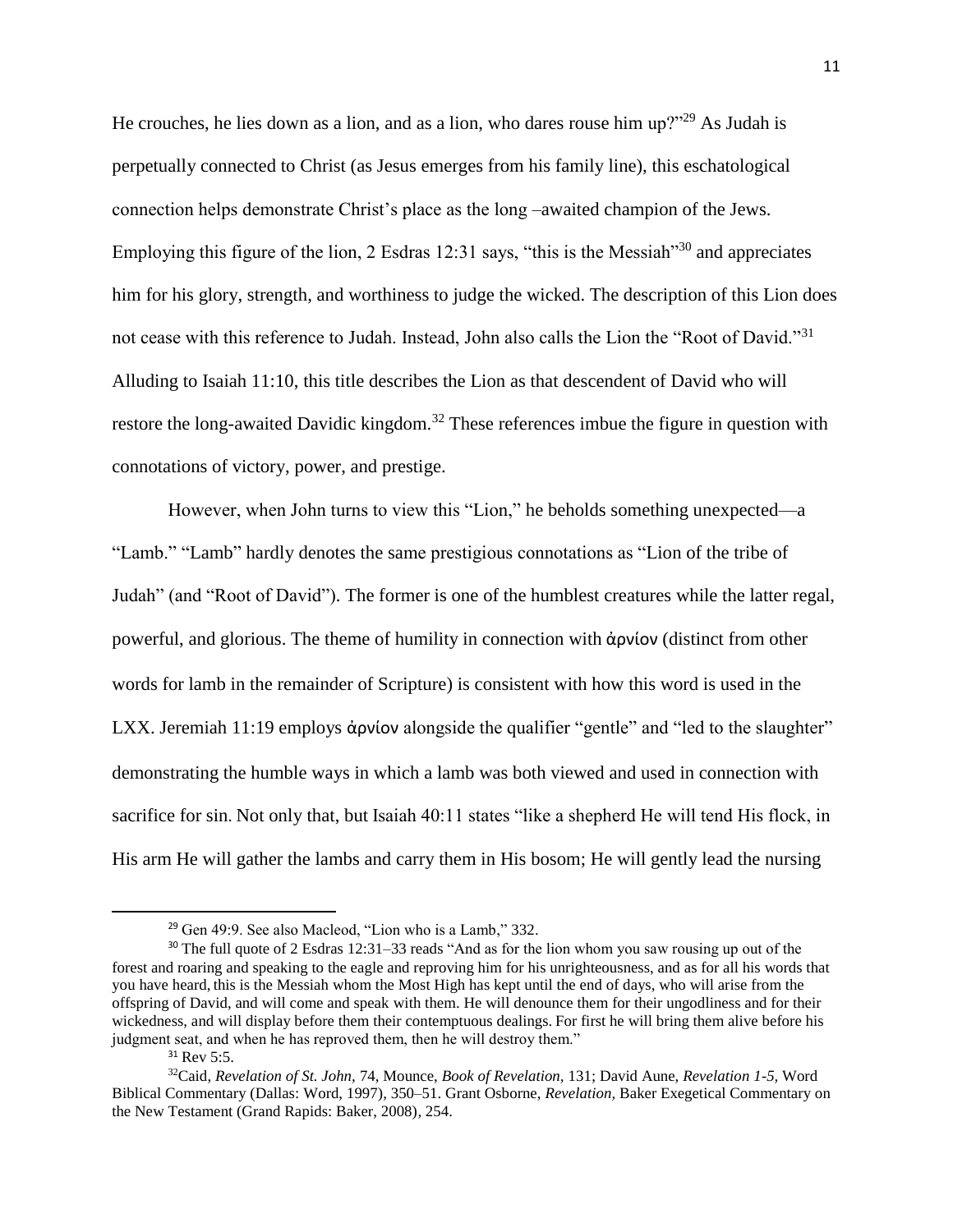ewes." This demonstrates that the humility of a lamb is so severe that its survival depends on the care and protection of a shepherd. Therefore, while πάσχα and ἀμνὸς are employed elsewhere in the NT for lamb (to more specifically draw from the Passover tradition and the pervasive sacrifices of the OT respectively), John chooses a more connotatively neutral and altogether unique term in an effort to highlight something different—humility (especially when juxtaposed alongside the use of "Lion" in verse 5)—and applies this to Revelation's most important character.

This interpretation is supported by the participial phrases attached to this term in verse 6 beginning with "standing, as if slain,…" in verse 6. The only way for a lamb to be more humiliated than it already is to have it slain. Here, the obvious reference is to the death of Christ, who, even though slain, is erect and alive in this heavenly scene.<sup>33</sup> In other words, while the marks of death are visible, they are not debilitating.<sup>34</sup> This provocative image, along with the descriptions that follow of the Lamb, help demonstrate that while John may be capitalizing on the humility of the Lamb, there is more at work in this term and the connotations it is capable of eliciting.

This becomes clearer as the next participial phrase is uttered "having seven horns and seven eyes, which are the seven spirits of God" (5:6). In one breath, John depicts the Lamb as slain and in the next he assigns images of dominion and rule to this humble figure. Inasmuch as the OT uses the horn as a symbol of strength and power,<sup>35</sup> seven of them together in this context

<sup>33</sup> Thomas, *Revelation,* 391.

<sup>34</sup> Henry Alford, *The Greek Testament,* 4 Vols. (London: Longmans, Green, 1903), 4:607, H. B. Swete, *The Apocalypse of St. John* (London: Macmillan, 1906), 78. Isbon T. Beckwith, *Apocalypse of John* (New York: Macmillan, 1919), 510.

<sup>35</sup> See Num 23:22; Deut 33:17. See also 1 Sam 2:1; 2 Sam 22:3; 1 Kgs 22:11; Ps 75:4; 132:17; Dan 7:20– 21; 8:5. Thomas also points out that later books in the OT it "symbolizes dynastic force or kingly dignity and is thus used in Apocalypse several times (Rev. 12:3; 13:1; 17:3, 12)." *Revelation,* 392.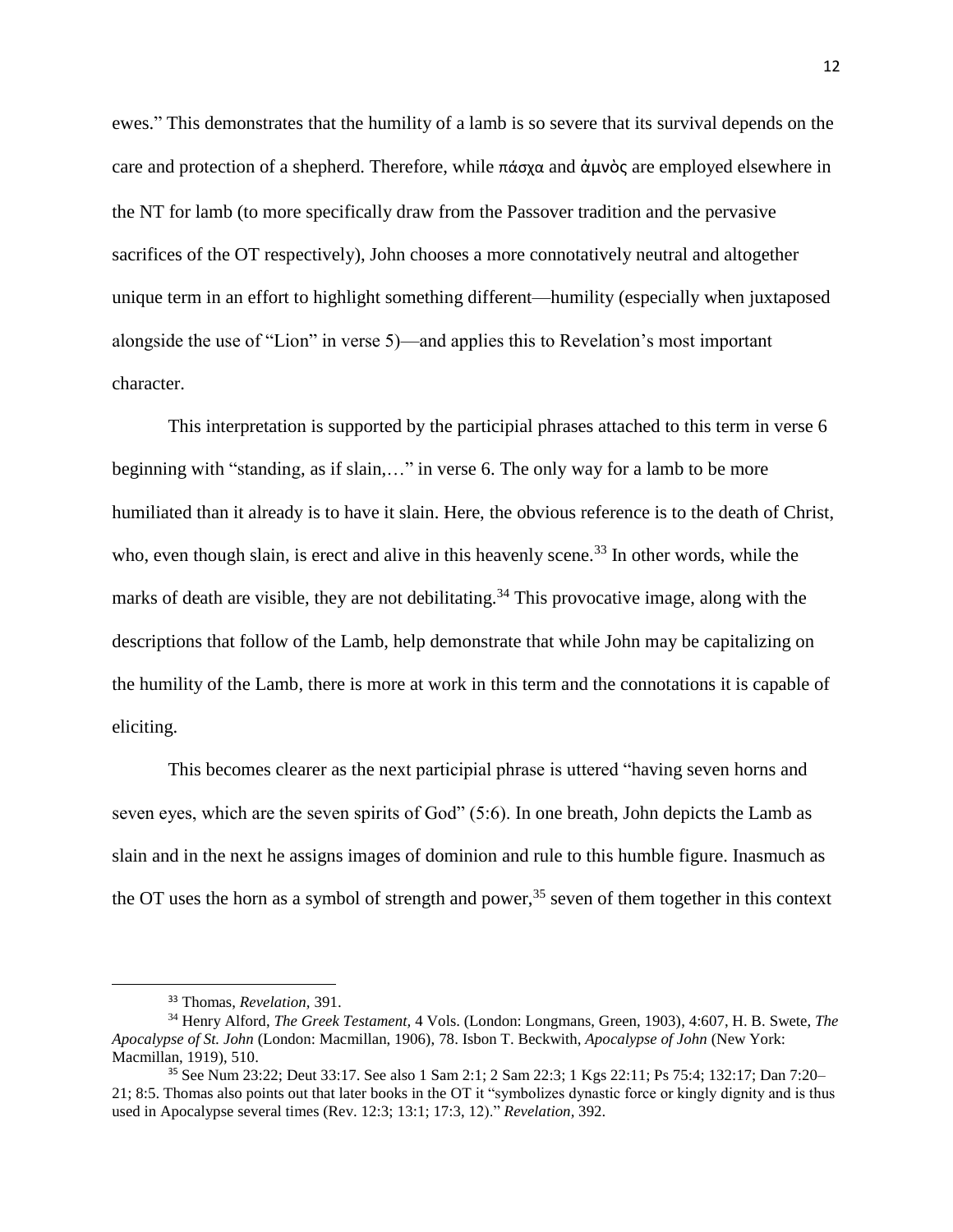indicate the fullness of power that rests on this all-powerful warrior-like Lamb.<sup>36</sup> Something similar may be said about the seven eyes which indicate the inescapable view by which the Lamb discerns the world and all that happens within it. Some have connected this set of eyes to Zechariah 3:9 and 4:10, believing that they indicate the Lord's ability to remove iniquity from the land of Israel.<sup>37</sup> However, the explanatory relative clause that closes verse 6 ("which are the seven spirits of God sent into all the earth"), seems to support what Thomas and others have concluded concerning the Lamb's eyes—that "not only is he omnipotent, as indicated by his seven horns, he is also omniscient."<sup>38</sup>

The greatness of the Lamb is further illustrated in his being "worthy . . . to take the book and break its seals" (5:9–10). In fact, this is why the Lamb is worshipped in the same manner as the occupier of the throne in 4:8. "Worthy" (ἄξιος) was applied to the enthroned figure first in 4:11. This same worthiness is applied to the Lamb in verses 9-10 of chapter 5 and then again in 5:12. John connects the worship of the Lamb to the worship of the Father in an effort to demonstrate their shared divinity (as only God is an appropriate recipient of worship in John's writings). As Macleod rightly concludes, "His worthiness to open the scroll and inherit the kingdom is based on the victory he won as the Lamb on the cross"<sup>39</sup> –Jesus' greatest *and* most humble act.

<sup>&</sup>lt;sup>36</sup> Beale, *Revelation*, 351, "That the Lamb has seven horn signifies the fullness of his strength, since 'seven' is figurative for fullness elsewhere in the Apocalypse and in biblical literature." Kelly, *Revelation*, 90. Ladd, *Revelation of John,* 87. "Here, we must guard against the temptation to visualize the Lamb…the symbols of Revelation are intended to communicate truth, not to serve as photographic reproductions . . .". Mounce, "Christology of Apocalypse," 44. See also Swete, *Apocalypse,* 78–79*.* 

<sup>&</sup>lt;sup>37</sup> Zech 3:9, "For behold, the stone that I have set before Joshua; on one stone are seven eyes. Behold, I will engrave an inscription on it,' declares the Lord of hosts, 'and I will remove the iniquity of that land in one day." Zech 4:10, "For who has despised the day of small things? But these seven will be glad when they see the plumb line in the hand of Zerubbabel—these are the eyes of the Lord which range to and fro throughout the earth."

<sup>38</sup> Thomas, *Revelation,* 392. Thomas believes that those who believe the "eyes" are connected to Zechariach 3:9 and 4:10 are pressing the meaning of the OT source of the words too far. See also Mounce, "Christology of Apocalypse," 44, Swete, *Apocalypse,* 78-79, Charles, *Revelation*, 141, Robertson, *Word Pictures*, 6:334–35, Caird, *Revelation,* 75.

<sup>39</sup> Macleod, "Lion who is a Lamb," 335.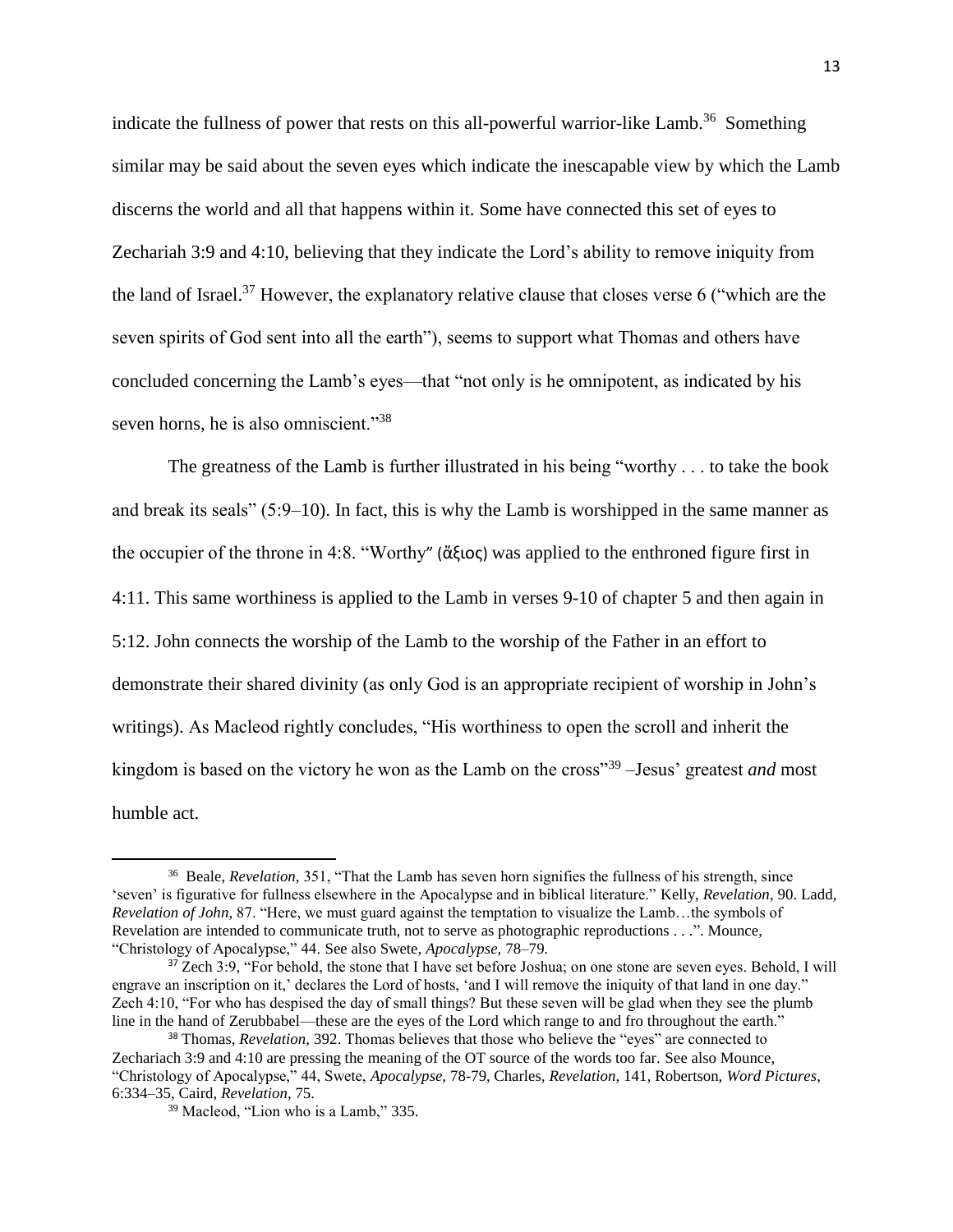A tentative interpretation of this passage and its most central term, especially given the context in which it is found, involves Jesus' unique ability to set in motion the *eschaton* and thereby the ultimate salvation (glorification) of his people. This ability is afforded him because he (the Lion of the Tribe of Judah) humiliated himself to the point of death (a Lamb standing as if slain)<sup>40</sup> and as such has been given all power (seven horns) and perception (seven eyes), to continue to perform God's will. Because of this, he is worthy of worship. The christological statement made here (accentuated by the image of the ἀρνίον) successfully portrays Jesus in his humblest and therefore most glorious light (His passion).<sup>41</sup> This symbol affords Christ equal status with God, the praise of all present in this heavenly spectacle, and the kind of literary capacity necessary to house many other Christological themes within its domain.<sup>42</sup> It is this image in which John decides to cast Jesus throughout the remainder of Revelation.

### **Canonical and Historical Analysis**

Beginning with what is more contextually significant (Johannine literature, the NT, and the OT) and continuing to what is more contextually remote (extra-biblical literature), the remainder of this study will investigate whether or not the interpretation already given requires any alteration or nuance. First, the tentative interpretation above is analogous to what is found in Johannine literature. For example, Paul Rainbow acknowledges that in the beginning of John's

l

<sup>40</sup> Ibid., 334. "John was assured that the Lion 'has overcome,' which, as noted earlier, refers to His defeat of Satan, sin, and death at the cross." Osborne calls this "a great Christian paradox—Jesus has 'conquered' primarily not through military might, though that is to come, but through his sacrificial death (5:6, 9, 12)…As the Royal Messiah, Jesus wages a messianic war against evil, and the major weapon that defeats the enemies of God is the cross. This cosmic victory enables him 'to open' the scroll." Osborne, *Revelation,* 254.

<sup>41</sup> "The crucified Christ is central to the Book of Revelation." McDonald, "Lion as Slain Lamb," 31.

 $42$  The conclusion reached thus far desires to extend what others like Beale have already argued. Beal says, "there are two different proposals for the background of the 'slain Lamb.' Some prefer to see it as a reference to the OT Passover lamb, while other favor Isa. 53:7…However, neither should be excluded…" Beale, *Revelation,* 351. A robust understanding of ἀρνίον demonstrates that it is inclusive of potentially many Christological motifs between the paradoxical domain of utter humility and superior glory.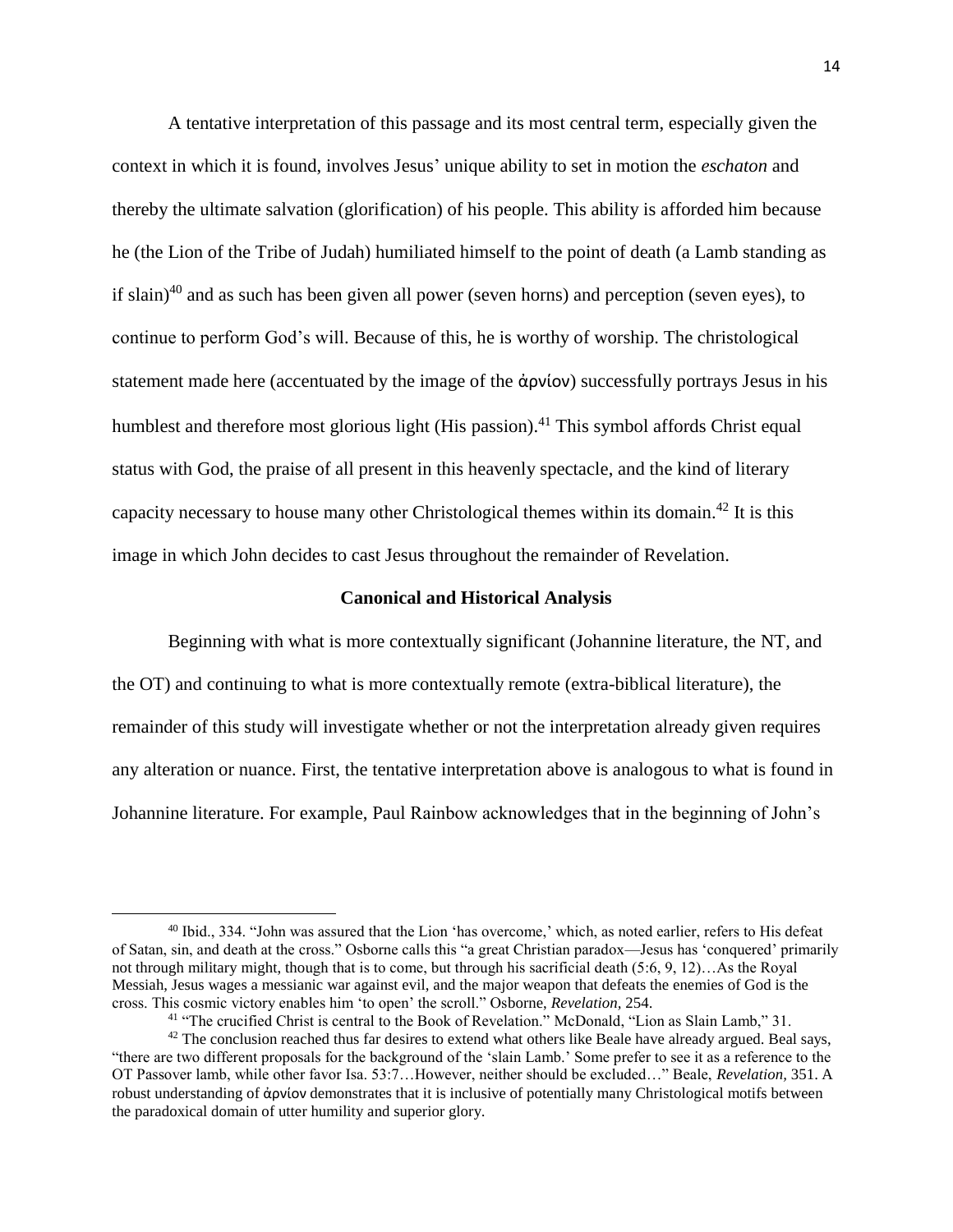gospel, Jesus is described as the "Word made flesh" (λόγος made σὰρξ).<sup>43</sup> According to his view "the evangelist wants us to read the entire book as the story of the Logos-become-flesh who laid down his life as God's lamb."<sup>44</sup> Immediately after this claim, Rainbow draws parallels between "Word made flesh" and "Lamb as if slain." John uses the former ("Word made flesh") in his gospel to highlight the divinity of the Son by emphasizing his incarnation while John uses the latter ("Lamb as if slain") in his apocalypse to demonstrate the glory of the Son by accentuating his humility.<sup>45</sup>

That Jesus is depicted as gloriously humble in Johannine literature is evident in passages like John 4:34 in which Jesus says "My food is to do the will of Him who sent me and to accomplish His work." Such a statement renders Christ a uniquely modest deity. This sentiment is repeated just one chapter later when Jesus says "I can do nothing on My own initiative. As I hear, I judge; and My judgment is just because I do not seek My own will, but the will of Him who sent Me.<sup> $,46$ </sup> However, perhaps one of the most humble descriptions of Jesus is made in John 10:11ff when in another pastoral passage Jesus speaks about his unique authority alongside his utter humiliation saying—"I am the good shepherd; the good shepherd lays down his life for the sheep." Here, goodness/greatness is juxtaposed alongside a willingness to humble oneself particularly, as it pertains to Jesus' humblest act on the cross.

However, the theme of humble greatness is not limited to Christ's passion. While in the upper room, John describes how Jesus "began to wash the disciples' feet and to wipe them with the towel with which He was girded."<sup>47</sup> Though a foreshadowing of an even greater act of

<sup>43</sup> John 1:14.

<sup>44</sup> Paul A. Rainbow, *Johannine Theology: The Gospel, the Epistles, and the Apocalypse* (Downers Grove, IL: IVP, 2014)*,* 183.

<sup>&</sup>lt;sup>45</sup> Ibid., Rainbow draws special attention to the Lamb's humility as witnessed in Christ's atoning sacrifice. <sup>46</sup> John 5:30.

<sup>47</sup> John 13:5.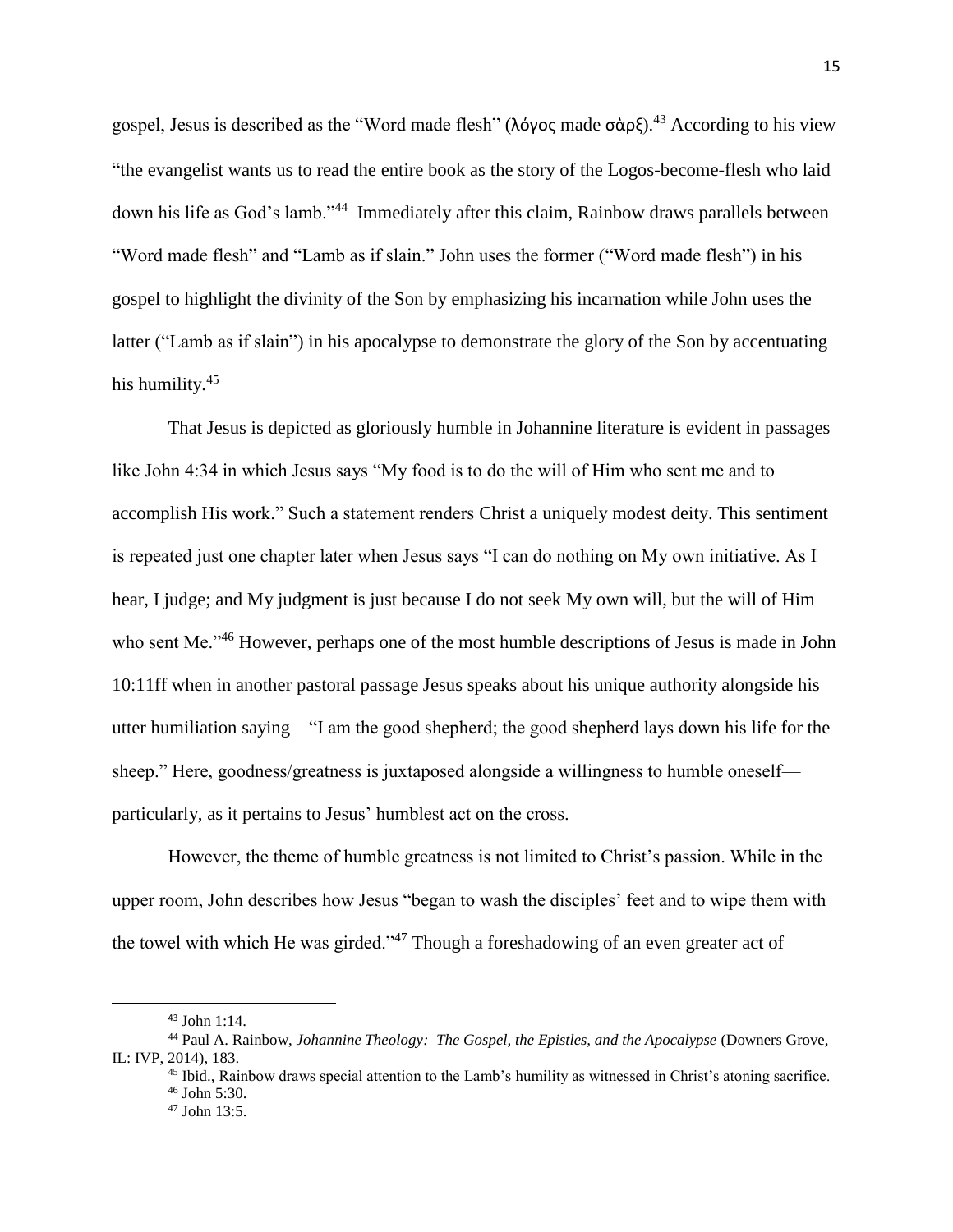service that he would soon accomplish,<sup>48</sup> the lesson is explained by Jesus as follows—"If I then, the Lord and the Teacher, washed your feet, you also ought to wash one another's feet. For I gave you an example that you also should do as I did to you."<sup>49</sup> The acuity of Jesus' humiliation in this act is highlighted by Peter's revulsion at the idea that Jesus, his teacher and Lord, would stoop to wash his feet—an act reserved for the humblest of servants.<sup>50</sup> However, this is exactly Jesus' point: the greatest is not the one who would never wash feet, but the one who will choose to humble himself even to the point of performing such an activity.

These findings prove consistent with what is found elsewhere in the NT. In Matthew 23:11–12 Jesus says "but the greatest among you shall be your servant. Whoever exalts himself shall be humbled; and whoever humbles himself shall be exalted."<sup>51</sup> Applied to the interpretation already given of Revelation 5:6–10, the one who humbled himself the most as the slain Lamb is the same one who is exalted high enough to be able to break open the seven-sealed book.

The dispute concerning greatness among the disciples in Luke 22:23ff echoes these principles. In response to their quarrel Jesus states,

"The kings of the Gentiles lord it over them; and those who have authority over them are called 'Benefactor.' But it is not this way with you, but the one who is the greatest among you must become like the youngest, and the leader like the servant. For who is greater, the one who reclines at the table or the one who serves? Is it the one who reclines at the table? But I am among you as the one who serves." $52$ 

<sup>48</sup> D. A. Carson, *John*, Pillar Commentary Series (Grand Rapids: Eerdmans, 2016)*,* 463. "Peter and the others will understand later . . . [that] this does not refer to the footwashing, but to the passion to which the footwashing points."

 $49$  John 13:14–15.

<sup>50</sup> Andreas Kostenberger, *John,* Baker Exegetical Commentary on the New Testament (Grand Rapids, MI: Baker, 2004), 405.

<sup>51</sup> See also Luke 14:11; 18:14.

<sup>52</sup> Luke 22:25–27.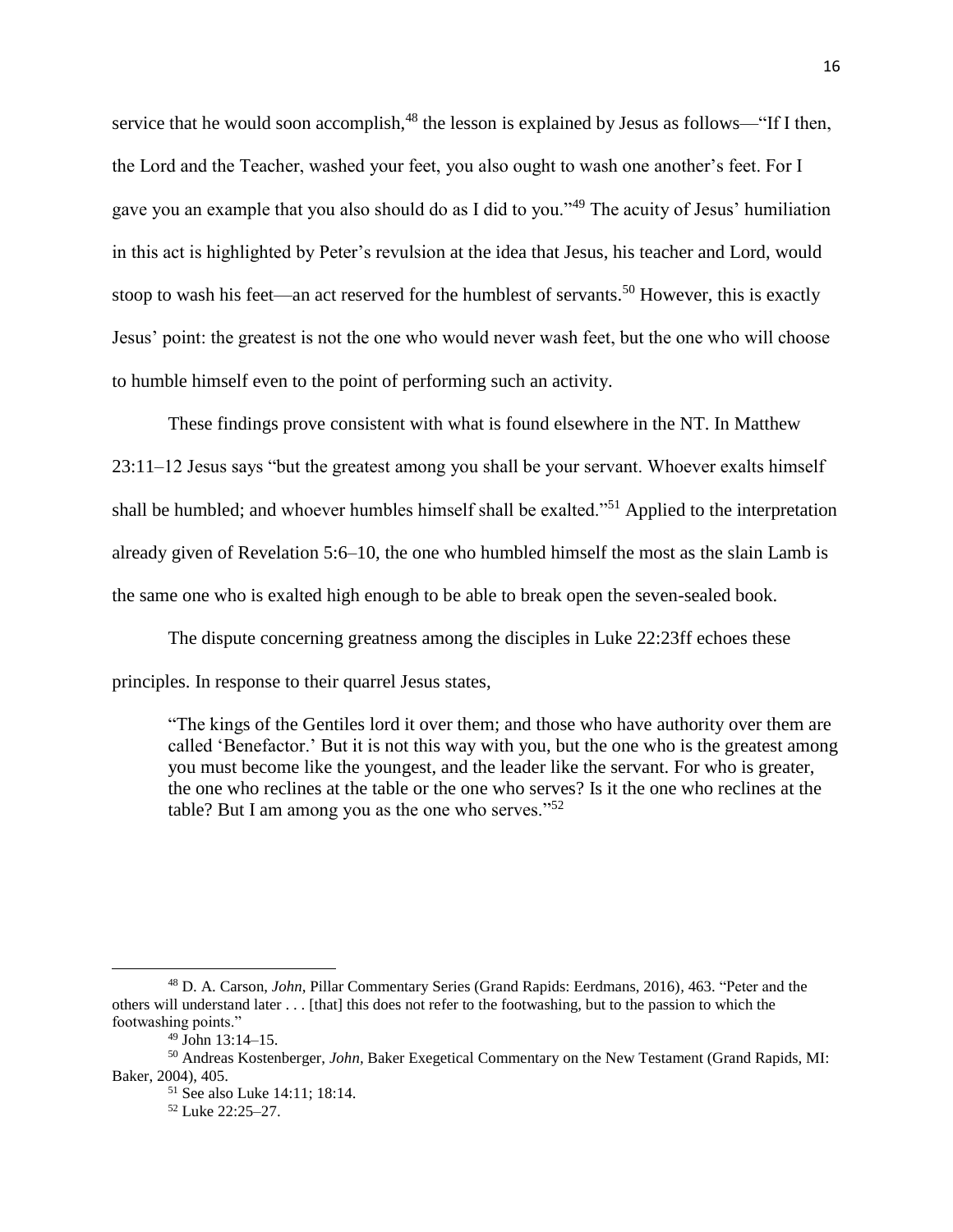To silence the argument the disciples were endorsing, Jesus turns greatness on its head and introduces his followers to the paradox of humility affording that which is praiseworthy pointing to himself as the example *par excellence* of this phenomenon.

These concepts are also found in the OT. Therein, God makes a habit of choosing the humblest people to do the most extraordinary things. Throughout the  $OT$ , the barren,  $53$ youngest,<sup>54</sup> fearful,<sup>55</sup> hesitant,<sup>56</sup> sorrowful,<sup>57</sup> cowardly<sup>58</sup> were used by a mighty God to do what was praiseworthy and glorious. Not only that, but the people of God were in a perpetual state of humility (i.e. slavery or exile) and yet remained the Lord's promised ones. In many ways, the OT is full of ἀρνίονs—the humblest of creatures—who are used for glorious purposes.

That ἀρνίον conveys humility and subsequent glory is supported not only by the few OT passages in which this word is used,<sup>59</sup> but also by the extra-biblical usage of this term. Though Louw and Nida's lexicon claims that this term can refer to either a sheep of any age, a lamb, or a ram,<sup>60</sup> as was mentioned earlier, Loren Johns reveals that all examples of the word in biblical and classical Greek refer to a young sheep or lamb.<sup>61</sup> Nowhere does it refer to an adult ram in literature that predates the Apocalypse."<sup>62</sup> This is confirmed later by passages in the Mishnah which state, "Lambs must be no more than one year old . . ." in the context of types of sacrifices offered.<sup>63</sup> These humble creatures, made even more humble by their youth, were especially

l

<sup>63</sup> Mishnah Para 1:3. This passage defines "lamb" (ἀρνίον) more precisely as not more than one year old. Though this occurrence is two centuries removed from the writing of John's Apocalypse, it demonstrates that at

<sup>53</sup> See Sarah in Gen 11:27ff, Rachel in Gen 29:29ff, and Hannah in 1 Sam 1:1–2.

<sup>54</sup> See David in 1 Sam 17:14.

<sup>55</sup> See Moses in Exod 3–4 and Elijah in 1 Kgs 19.

<sup>56</sup> See Jonah in Jonah 1–2.

<sup>57</sup> See Ruth and Naomi in Ruth 1–4.

<sup>58</sup> See Gideon in Judg 6.

<sup>59</sup> Jer 11:19; Jer 50:45; Ps 114:4, 6; Isa 40:11; Song 8:23.

<sup>60</sup> Louw and Nida, *Greek-English Lexicon,* s. v. ἀρνίον.

<sup>61</sup> Johns, *Lamb Christology,* 22.

 $62$  Ibid.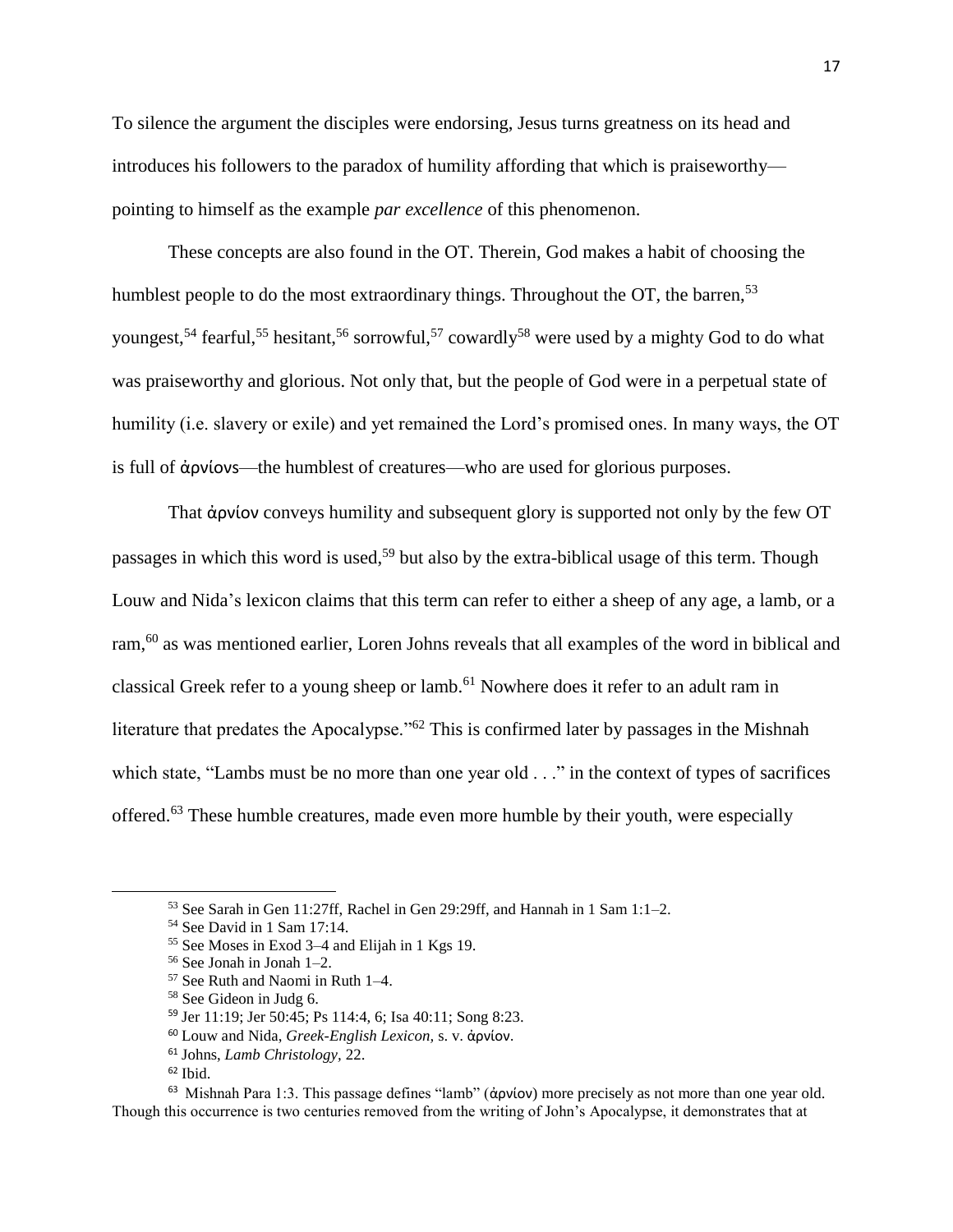qualified for sacrificial use. Therefore, the sematic range of ἀρνίον as witnessed in extra-biblical literature suggests that humility of a very special kind is at least potentially integral to the connotation of this term.

The image of humble sheep also emerges in 1 Enoch 89. Although God's people were described as bulls early in the chapter, Isaac's son Jacob is a depicted as a sheep as is Jacob's twelve sons and Moses after him. One might say that bulls become sheep upon the emergence of Israel (Jacob). These sheep spawn other sheep who are then led by a series of "seventy shepherds" (alluding perhaps to Jeremiah's prediction that Israel's exile will last for seventy years).<sup>64</sup> Once strong bulls, these apocalyptic sheep demonstrate the humble place that God's people occupied on the world's stage, especially in times of tribulation and exile. At times this apocalyptic tribulation is self-induced, as witnessed in Zechariah 11:4–17. Here, the shepherdsheep imagery takes on a new flavor when the prophet is depicted as a "shepherd of the flock doomed to slaughter."<sup>65</sup> Having disobeyed their natural shepherd, Yahweh, the sheep are handed over by God to other shepherds to be disciplined<sup>66</sup> for a time.

The word ἀρνίον itself along with the preexistent themes of humility and greatness seem to work together on both a linguistic, historical, and thematic level outside of and within the Canon to support the interpretation given for Revelation 5:6–10—namely that Jesus' unique status as witnessed in his ability to take the scroll and set in motion the end times, is confirmed in

least on a historical level, there are uses of the term that appear to imbue ἀρνίον with some level of meaning that renders the humility of the creature in question especially humble.

<sup>64</sup> F. J. Murphy, *Apocalypticism in the Bible and its World* (Grand Rapids, MI: Baker, 2012)*,* 90. See also 1 Enoch 89:59. Others hold that the number seventy corresponds to Daniel's seventy weeks of years and the common division of history into seventy generations. See Jeremiah 25. J. Collins, *The Apocalyptic Imagination: An Introduction to the Jewish Matrix of Christianity.* (New York: Crossroad, 1984), 68ff.

<sup>65</sup> Zech 11:4.

<sup>&</sup>lt;sup>66</sup> Greg Carey, *An Introduction to Jewish and Christian Apocalyptic Literature* (St. Louis, MO: Chalice Press, 2005)*,* 59. David L. Petersen, *Zechariah 9–14 and Malachi* (Louisville: Westminster John Knox Press, 1995)*,*  90. "Yahweh cedes power to malevolent human rulers."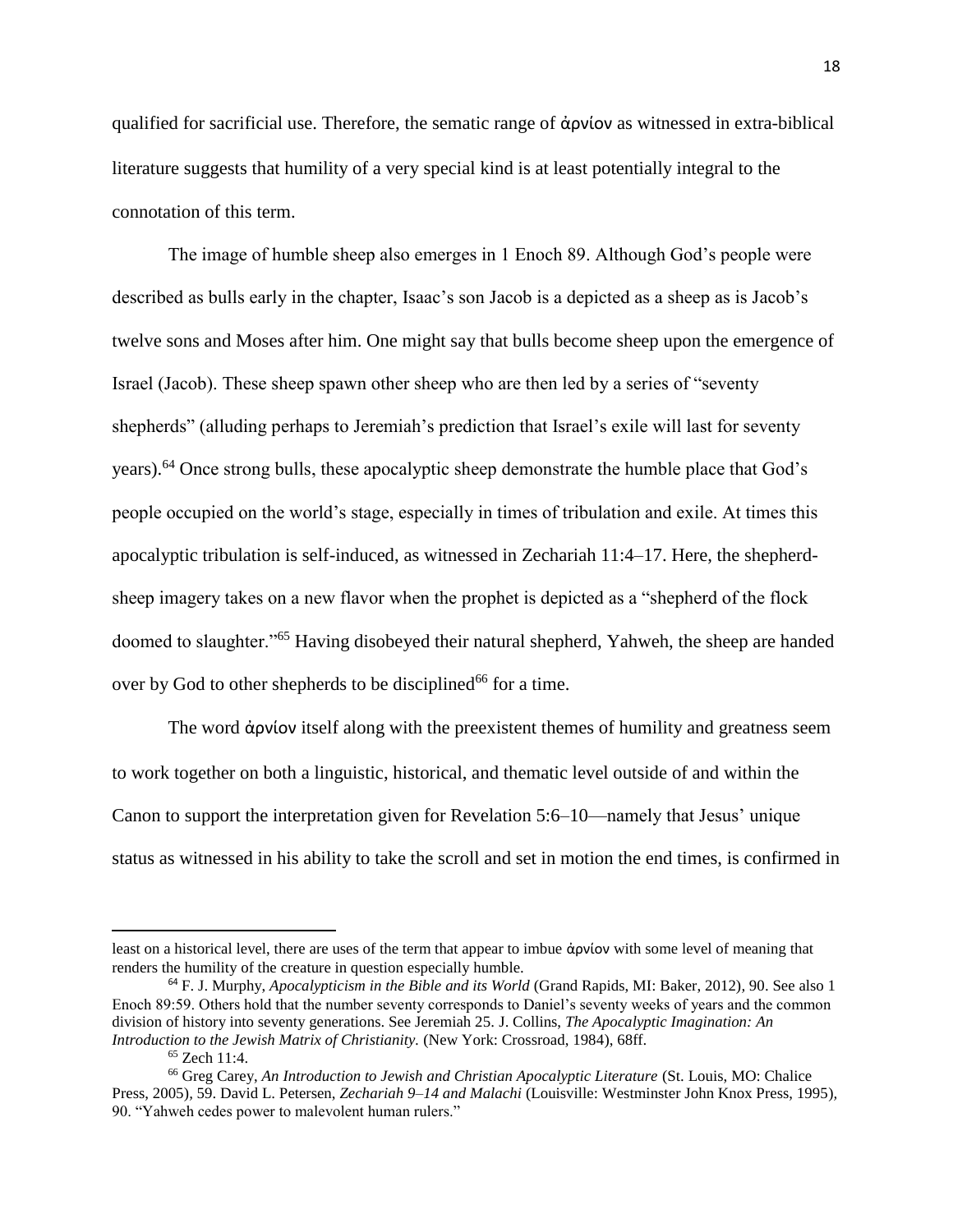his matchless glory which is wondrously encased in the humblest of forms—"the Lamb standing as if slain." Because none could humble themselves greater than Jesus did, no one is as gloriously capable of doing what he will accomplish in the *eschaton*.

## **CONCLUSION**

In Revelation 5:6–10, Jesus is cast as a brilliant paradox that accentuates not only his matchless glory but his uncompromising humility. Augustine reached a similar conclusion regarding this term as connected to this passage when he said,

"Who is this, both Lamb and lion? He endured death as a lamb; he devoured it as a lion. Who is this, both lamb and lion? Gentle and strong, lovable and terrifying, innocent and mighty silent when he was being judged, roaring when he comes to judge."<sup>67</sup>\

The words used (particularly ἀρνίον), descriptions offered (seven horns and seven eyes), worship witnessed, precedent given (in both the Old and NTs), and even the extra-biblical usage of the same term support these claims. By employing a peculiar term in this midst of his opening description of Christ, John allows himself the literary freedom to accomplish his goal of describing a humble and therefore glorious God-Man that he calls to mind no less than 28 additional times throughout the remainder of this letter in a variety of contexts (always, following Revelation 5:6, with the definite article of previous reference). Because John endorses a relatively unique term (ἀρνίον) bereft of formal historical connotations, it is malleable enough to be imbued with more general themes like humility and glory. Because of its unique semantic range bookended by the related poles of utter humility and supreme glory, ἀρνίον is not as limited as other more developed terms and can therefore encompass a variety of multivalent christological considerations (including but not limited to the more univocal interpretive options of the Passover Lamb, superior sacrifice, victorious one, etc.).

<sup>67</sup> Augustine, *Sermon* 375.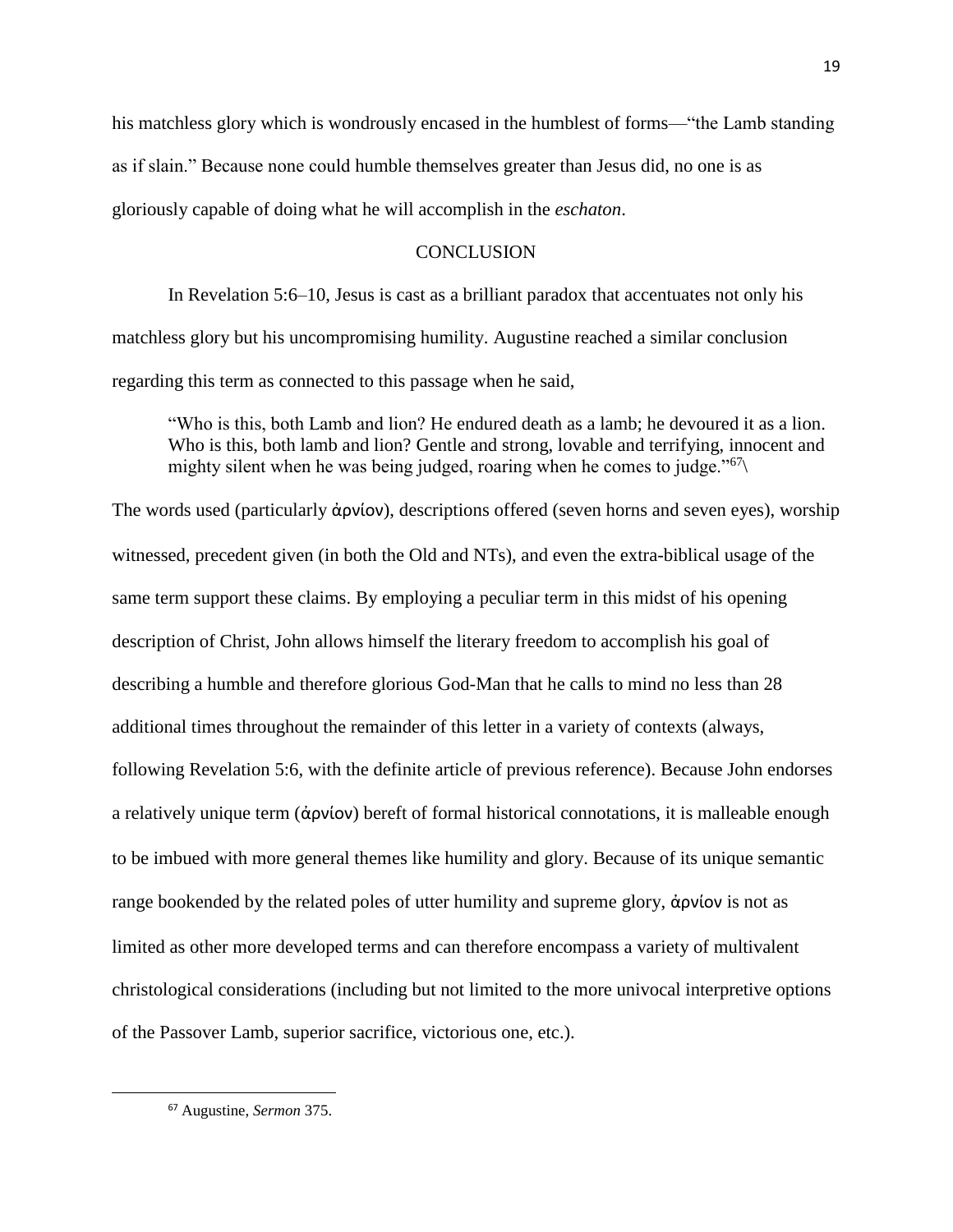### BIBLIOGRAPHY

- Alford, Henry *The Greek Testament,* 4 Vols. London: Longmans, Green, 1903.
- Aune, David. *Revelation 1-5,* Word Biblical Commentary. Dallas: Word, 1997.
- Beale, G. K. *The Book of Revelation,* NIGTC. Grand Rapids, MI: Eerdmans, 1999.
- Beckwith, Isbon T. *Apocalypse of John.* New York: Macmillan, 1919.
- Caird, G. B. *The Revelation of St. John the Divine.* New York: Harper & Row, 1966.
- Carey, Greg. *An Introduction to Jewish and Christian Apocalyptic Literature.* St. Louis, MO: Chalice Press, 2005.
- Carson, D. A. *John*, Pillar Commentary Series. Grand Rapids: Eerdmans, 2016.
- Charles, R. H. *A Critical and Exegetical Commentary on the Revelation of St. John.* Vol. 1. Edinburgh: T&T Clark, 1920..
- Collins, J. *The Apocalyptic Imagination: An Introduction to the Jewish Matrix of Christianity.*  New York: Crossroad, 1984.

Guthrie, Donald. "The Lamb in the Structure of the Book of Revelation." *Vox Evangelica* 12 (1981): 64–71.

Hendrickson, William. *More than Conquerors.* Grand Rapids, MI: Baker, 1967.

- Johns,Loren. *The Lamb Christology of the Apocalypse of John: An Investigation into its Origin and Rhetorical Force.* Eugene, OR: Wipf and Stock, 2014.
- Kostenberger, Andreas. *John,* Baker Exegetical Commentary on the New Testament. Grand Rapids, MI: Baker, 2004.
- , L. Scott Kellum, and Charles L. Quarels. *The Lion and the Lamb: New Testament Essentials from the Cradle, the Cross, and the Crown.* Nashville: B&H, 2012.
- MacLeod, Donald "The Christology of Chalcedon." *The Only Hope Jesus: Yesterday, Today, Forever.* Edited by Mark Elliot and John McPake. Fearn: Christian Focus, 2001.
- . "The Lion Who is a Lamb: An Exposition of Revelation 5:1-7." *Bibliotheca Sacra* 164 No. 655 (Summer 2007): 323–40.